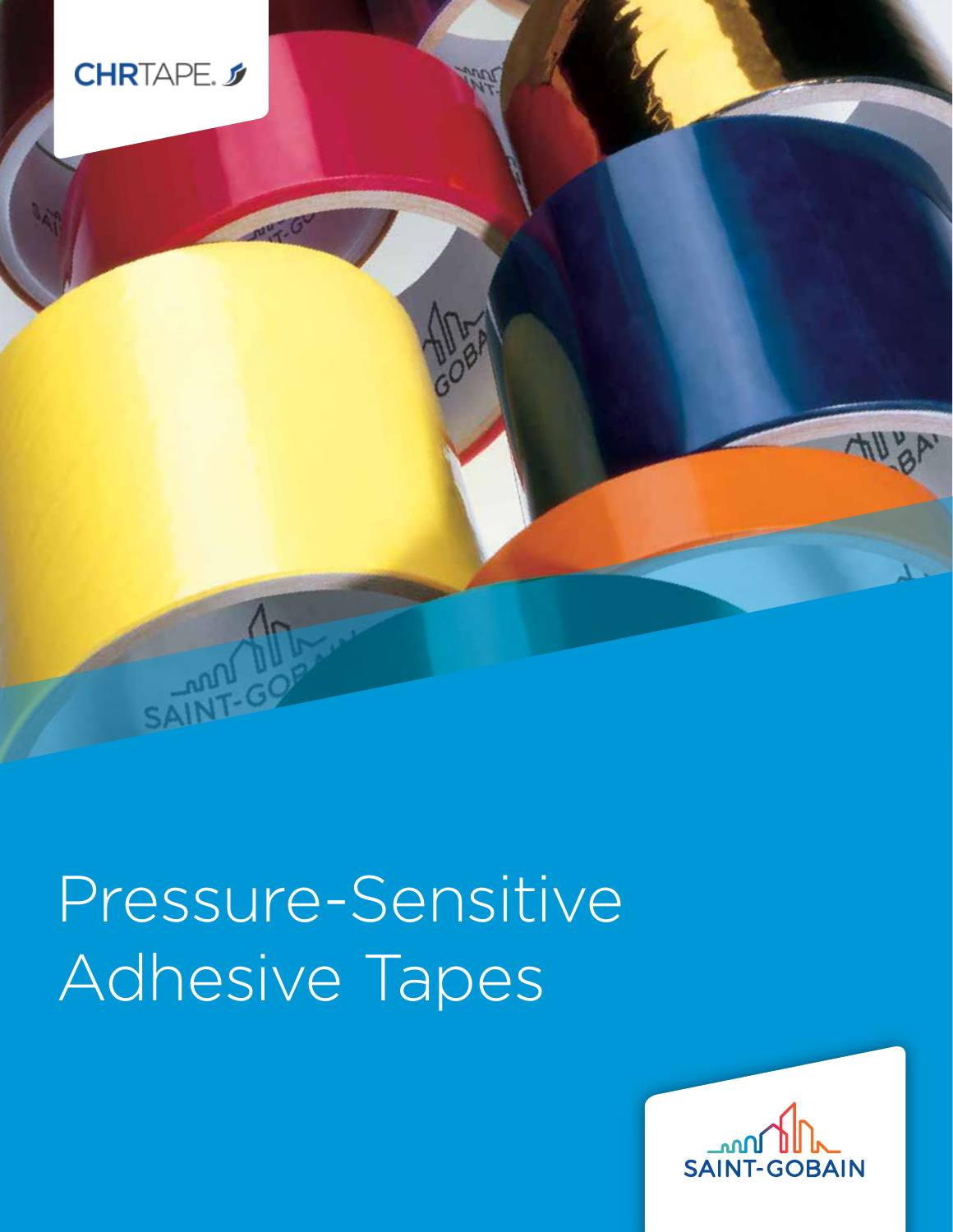# Flame Spray Masking

The leader in masking tapes for the thermal spray industry brings you a complete line of tape products. For applications ranging from grit-blasting and plasma spray to the special demands of HVOF, **CHR®** Tapes offer excellent thermal and abrasion resistance while protecting adjacent surfaces from the spray. **CHR** Tapes will not lift off or fray and are designed to release easily without leaving adhesive residue.

### **FLAME SPRAY PROCESSES**

### • **Grit/Bead/Shot Blasting**

A pre-process step where abrasive materials are discharged at the target to strip/clean/prepare the surface to promote adhesion of various coatings.

• **Flame Spray and Thermal Spray** Generic terms for the various thermal processes for depositing ceramic, metal and plastic powders onto a variety of materials.

### • **Plasma Spray**

Introduces powders into an electrical or combustion initiated high energy flame directed toward a variety of materials with the help of pressurized gas/air.

• **HVOF (High Velocity, Oxygen Fuel)** A high velocity (550m/sec) process where fine powders are introduced into a stream of pressurized fuel and oxygen.







*HVOF Plasma*

### **Silicone glass**

CHR Premium Tapes are designed to withstand the most demanding plasma and flame spray, and grit-blasting applications. They are constructed of a silicone rubber and glass fabric composite and have excellent abrasion resistance.

### **Foil Glass**

**CHR** Foil Glass tapes are an excellent choice for combining conformability with thermal and abrasion resistance. Consisting of aluminum foil (26020) or a thin aluminum foil laminated to a glass fabric (2925-7 and 6004), these tapes perform well in a wide range of applications.

### **Heavy-Duty Foil Glass**

A heavy-duty version of 2925-7, the 2925-11 tape is constructed with .005" of foil for tough applications, including HVOF. 2995-11R is a high adhesion version of 2925-11, which has been used successfully in HVOF applications. An economical choice, 2915-7 is composed of a tightly woven, high tensile glass fabric, with silicone adhesive on one side. 2915-10 is a thicker version of 2915-7 for abrasion resistance.

### **Glass Fabric**

Versatile and reliable, these tapes perform superbly as a masking tape or, when used together with our premium tapes, as an underwrap. 2905-7R is a glass fabric tape coated with adhesive on both sides for superior bonding. 2905-10R is a thicker version of 2905-7R for greater strength.

### **Heavy-Duty Multi-Plies**

Exceptional abrasion resistance and adhesion properties make these tapes ideal for demanding applications, including HVOF. H7525 and H6595 are multi-layer tapes composed of silicone rubber, aluminum foil and fiberglass coated with an aggressive high-temperature silicone adhesive. H7575 is a multi-layer tape composed of silicone rubber and glass cloth coated with an aggressive high-temperature silicone adhesive.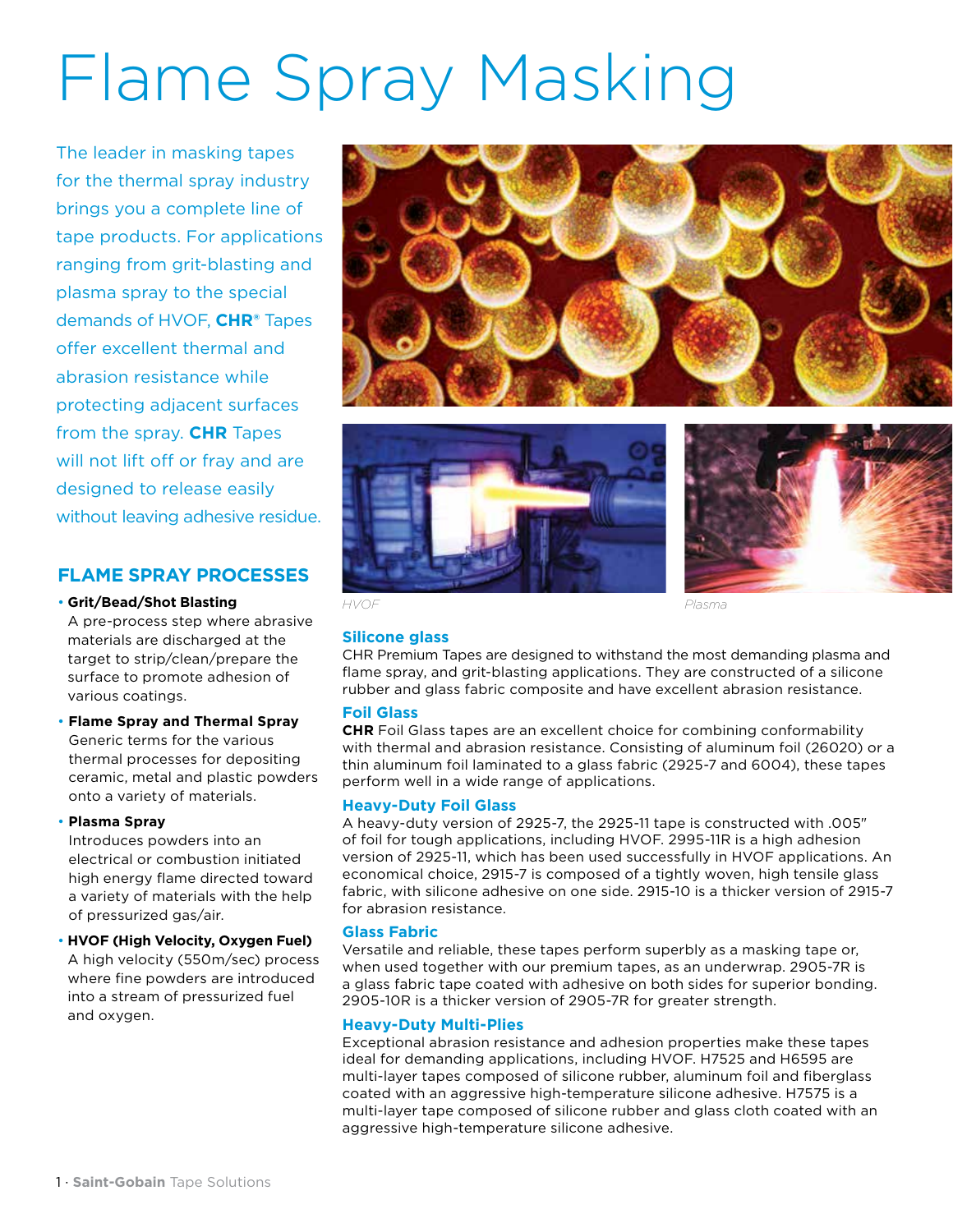### Plastic Heat Sealing

### **Saint-Gobain CHR** brand

pressure-sensitive adhesive tapes are constructed of fiberglass fabric impregnated with pure polytetrafluoroethylene (PTFE) coated with adhesive, providing superior non-stick surfaces and allowing your equipment to work smoothly and more efficiently. **CHR** plastic heat sealing tapes have been designed to meet the tough requirements demanded by the packaging industry: high speed durability and long life at high temperature.

### **Premium Grade**

### *The ultimate in quality.*

Premium grade is constructed from plied yarns of fiberglass, affording more strength and greater absorption of the impact created by the high speed cycling of packaging equipment. Excellent choice for use with form-fill-seal equipment, PVC welding of vinyl windows and non-stick surface applications in the composite aircraft industry.

### **High-Performance Grade**

### *The ultimate in smoothness.*

High-performance grade is constructed with single yarns, but impregnated and coated with PTFE to premium weight standards (sometimes known as super-smooth). A superior choice for release applications where surface imperfections are an issue.





*SG Series tapes and CF Series fabrics*



*Plastic bags seamed and sealed by VFFS machinery* 

### **Primary Grade**

*The first choice in packaging.* Primary grade is the most popular construction sold for heat sealing applications. It combines a standard weight of PTFE with just the right fiberglass fabric, offering an economical package for a variety of heat sealing needs.

### **Industrial Grade**

*The versatile performer.* Industrial grade is excellent for accessory applications in packaging, such as chute linings, sliders, guide rails, cover tapes, etc. This dimensionally stable product resists tears, punctures, abrasion and wear. It will not cold-flow under heavy loads.

### **CHEMLAM®**

*The ultimate performer.* Constructed from lightly PTFE coated glass laminated to our standard brown CHEMFILM® (SGB5-04, 06, 10) and special copper CHEMFILM (SGC5-04, 06, 10), these tapes offer up to 30% greater life in application compared to multi-dipped fabric due to uniform thickness and the use of pinhole-free PTFE film as the sealing surface.

### **Anti-Static Grade**

*The static eliminator.* Anti-static grade tapes are designed to dissipate energy build-up in application. Not truly conductive (adhesive is not conductive grade), surface coating containing conductive fillers draws off static created by films during heat sealing operations.

### **Zone Tape**

*Adhesive where you need it.* When covering hot wire sealer/cutters, keep adhesive out of the way with zone tape made with acrylic transfer adhesive (2829) or bonded to high-temperature masking tape (2819).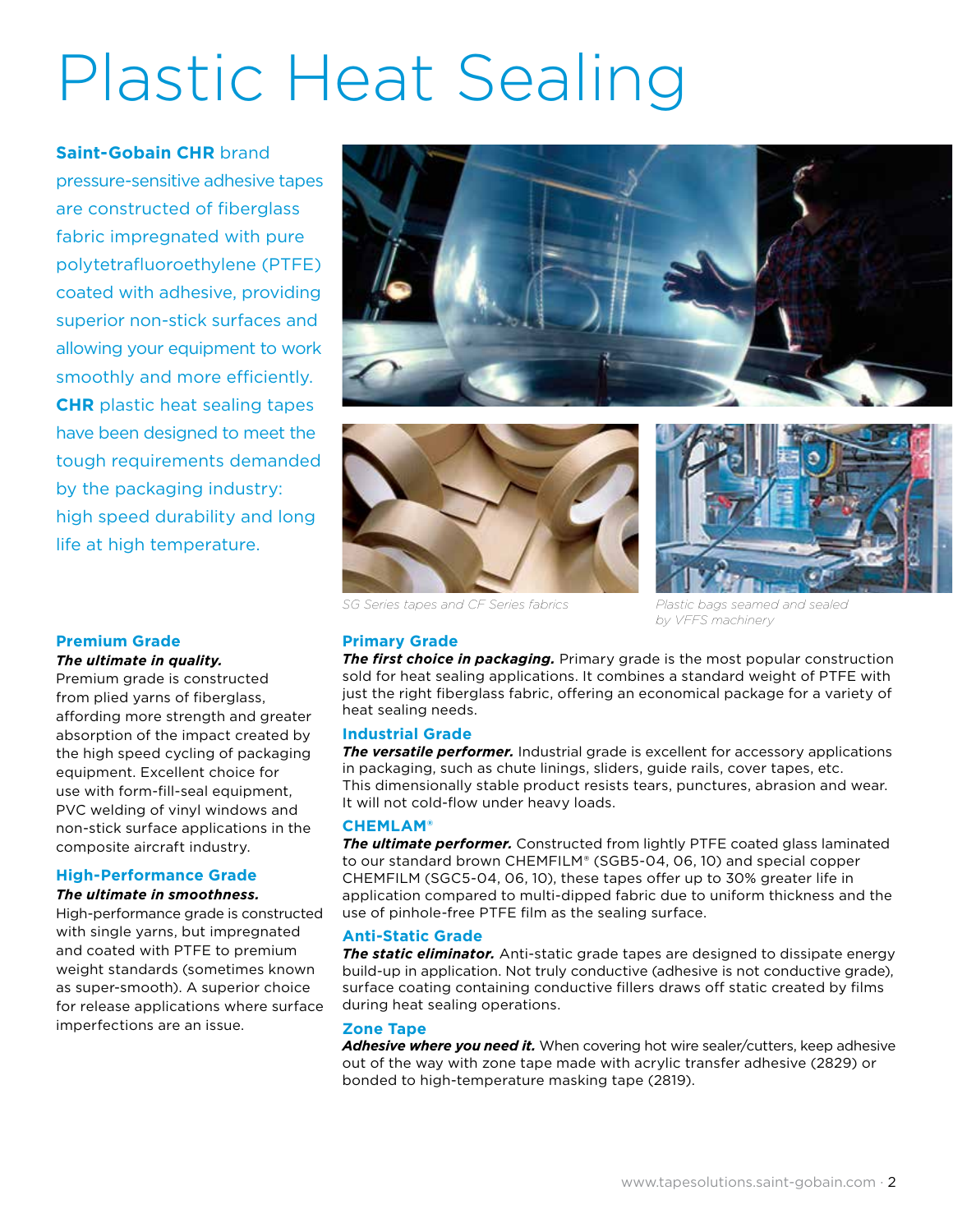# Aircraft/Aerospace Composite Bonding

**CHR** Tapes are available for various demanding accessory applications, like masking for stripping and painting, lining/ seaming of miscellaneous cargo and bulkhead compartments, and general purpose sliding applications in cargo pits. In addition, manufacturing of structural components and engine repair in aircraft/aerospace require a variety of tapes to protect and mask valuable and indispensable on-board systems.





*GE aircraft engine series CF6-80 Plane paint masking*

### **Flash Breaking**

These specially designed rubber adhesive-polyester film tapes break the flash overage created during vacuum component bonding. Rubber adhesives conform intimately to a variety of surfaces and do not leave silicone oil residue, which saves time and money.

### **Paint Masking Foil**

Chemical etching and caustic stripping solutions destroy expensive, sensitive polycarbonate windows; foil-based masking products provide the necessary masking and protection required in this demanding application. Critical components are protected and foil masking provides fine line service even during general painting operations.

### **Tool and Mold Masking**

More and more A/A components are being made from composite bonded lay-ups. Non-stick, disposable surfaces created by PTFE films (2255 and HM) as well as PTFE coated fabrics (A2005) assure smooth and certain release from component molds and tools.

### **Anti-Chaff/Cut-Resistant Harness Wrap**

SGK5-05 Kevlar®-PTFE tape protects wire harnesses and other critical engine components from abrasion and cut-through damage, and can also be used to repair such damage. Practical experience in weaving/manufacturing glass and aramid cloth and fabrication of protective/preventive systems for commercial and military transportation has enabled us to create a tape product that will stand up to the most challenging applications and deliver the high reliability so essential to the aircraft industry.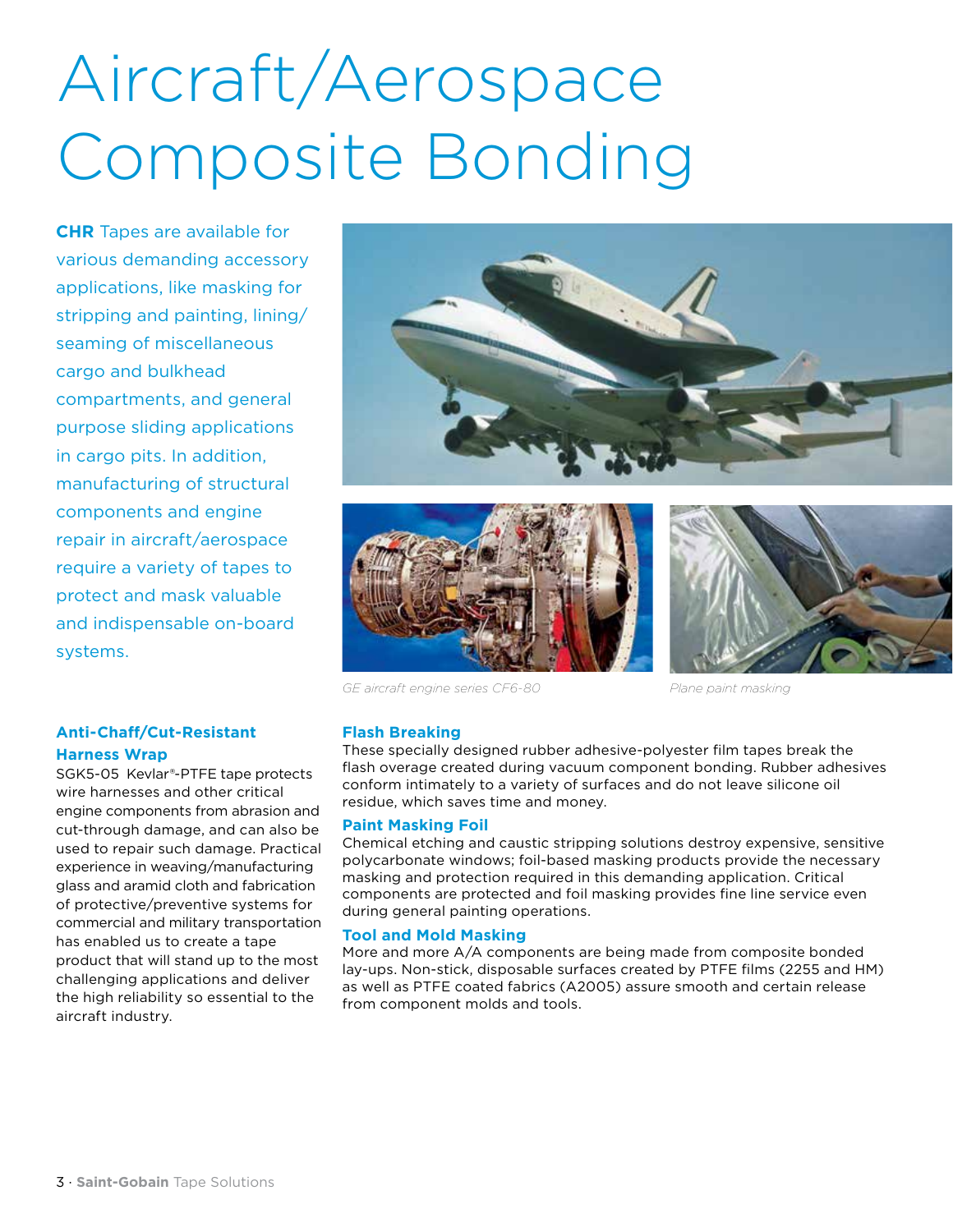### Electrical Insulation and Isolation

**CHR** Tapes for electrical insulation applications center around dielectric strength and operating temperature. Whether it's coil winding, end tabbing, outer wrapping, harness protection or potting cable ends, these tapes cover most of the demanding industrial electrical needs. Electrical isolation is mostly about conductivity. **Saint-Gobain** produces a variety of foil tapes formulated to shield your most important electrical cables, cabinets and individual components.

### **Film Insulation**

Polyester film tapes are produced from electrical grade strength, high quality, optically pure film with consistent, minimum dielectric resistance of 5kV for 1.0-mil, 7.0kV for 2.0-mil and 10kV for 5.0-mil tapes, regardless of adhesive type or insulation class.

Polyimide film tapes, made from thermally produced, oriented film, offer distinct advantages over polyester film: higher dielectric strength and higher temperature resistance. PI film of 1.0 mil offers 6.5kV, 2.0-mil film is rated at 10.0kV and 5.0-mil film delivers the ultimate one-wrap dielectrics of 17.0kV.

PTFE-based films provide economical resistive qualities and non-stick properties important in many wire and cable applications. Dielectric strength varies with media density, but generally 2.0-mil film offers 7.5kV, 3.0-mil film is rated at 10.0kV and 5.0-mil PTFE film delivers around 13.0kV of electrical resistance.







*Coil outer wrap taping EMI-RFI copper tape shielding*

### **Fabric Insulation**

Woven fiberglass cloth has traditionally been an excellent insulation material for harnesses and coil winding in motor assemblies. Available in a standard 7.0-mil-thick package and heavy-duty grade at 10.0 mils, adhesive selection allows the user to bridge insulation classes from 130°C (rubber adhesive) to 200°C (silicone adhesive).

### **Foil Isolation**

Both aluminum foil and copper foil make superior electromagnetic and radio frequency absorption and isolation media due to their natural conductivity, flexibility and malleability. Coated with adhesives to enhance conductivity and thermal management, these **CHR** tapes are frequently used in end connectors and shielded cabinets and devices.

| <b>Temperature</b> | <b>Insulation Class</b> | <b>Material</b>      | <b>Adhesive</b> |
|--------------------|-------------------------|----------------------|-----------------|
| $130^{\circ}$ C    | В                       | PET, PI, Glass, PTFE | Rubber          |
| $155^{\circ}$ C    | F                       | PI, Glass, PTFE      | Acrylic         |
| $180^{\circ}$ C    | Н                       | PI, Glass, PTFE      | Silicone        |
| $200^{\circ}$ C    | N                       | Glass                | Silicone        |

UL Guide OANZ2, UL 510, file E51201 and E66639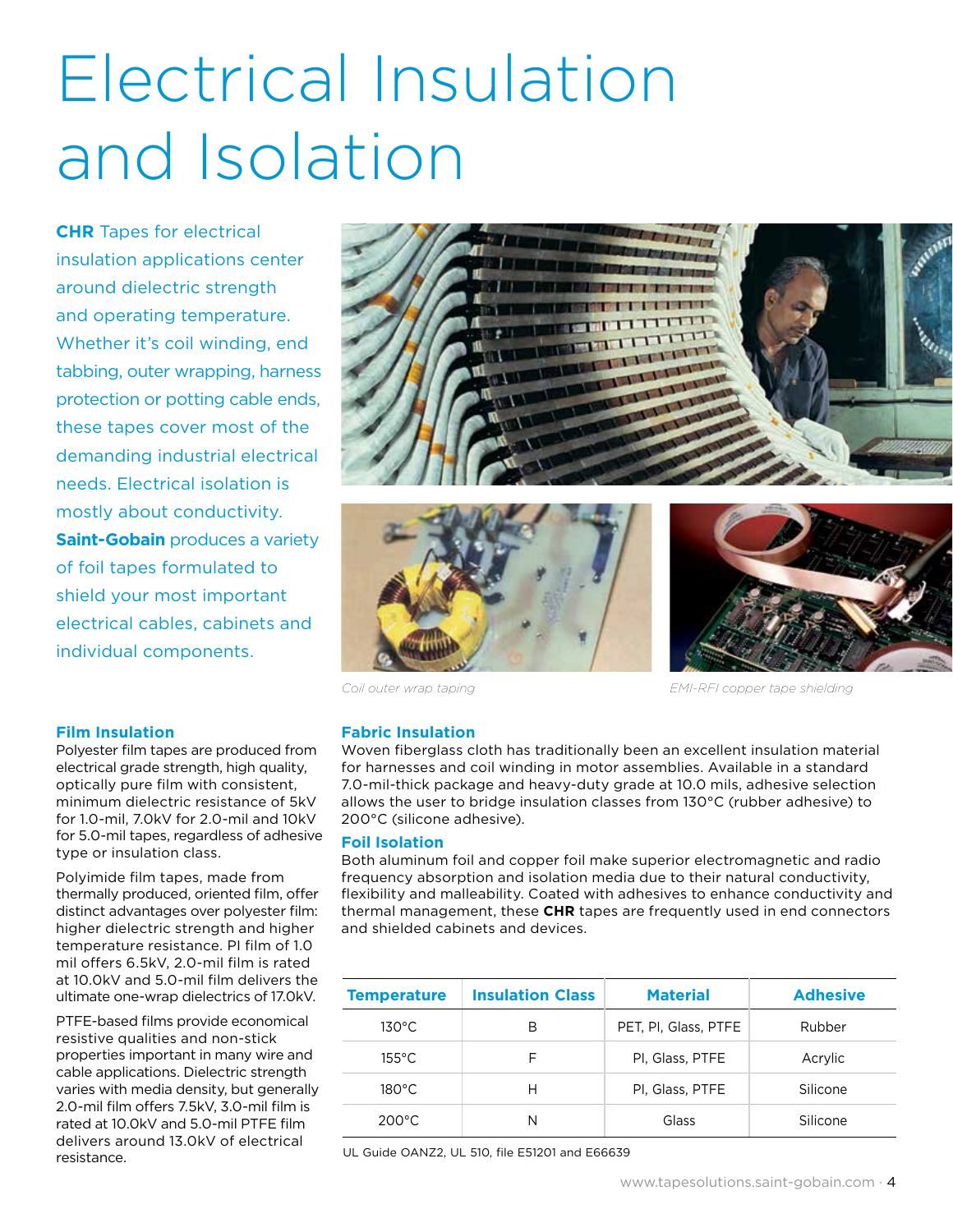### Industrial Non-Stick

### **FEATURES/BENEFITS**

- Non-toxic
- Weather resistant
- Self lubricating
- Chemical and heat resistant
- Available in both low-temperature acrylic and high-temperature clean release silicone adhesive
- Available in thicknesses from 2.0–20 mils
- Meets MIL spec requirements







#### *PVC extrusion welding, platen cover Orange overcoat masking tape on chill roll*

### **Rulon®**

### *The abrasion resistant PTFE.* **Rulon**

offers superior (500X) wear resistance in rotating bearing tests, and its low coefficient of friction, high operating temperature (500°F) and selflubricating properties make this tape an excellent choice for liners, and chute and rail coverings.

### **Skived PTFE**

*The non-stick standard.* T-Series film tapes are white in color with silicone adhesives and are well suited for packaging equipment and heat sealing applications, as well as graphic arts, electrical insulation and general purpose industrial use. 2042 comes with acrylic adhesive, 2045 with silicone; both are the traditional gray color.

**Skived, High-Modulus PTFE** *The less stretch PTFE.* High-modulus tapes have less elongation and greater tensile strength than plain skived PTFE tapes. 2253 (hm430) comes with acrylic adhesive and 2254/2255 (HM350/650) have silicone adhesives. These films exhibit outstanding dielectric, chemical, temperature, wear, anti-stick and nontoxic properties. All high-modulus tapes are the traditional gray/white color.

### **Extruded, High-Modulus PTFE, Oriented, Extruded and High-Modulus PTFE**

*The ultimate roller wrappers.* Extruded high-modulus and specially oriented extruded PTFE films are the ultimate in durability, low stretch/high strength, high temperature, non-stick protection for lamination lay-ups and roll-end wraps. 2275 and 2285 are popular in plastic extrusion to protect the exposed roll ends from molten plastic. Sometimes fabricated into belts, the release and stability properties are especially important on those long production runs.

### **Ultra High Molecular Weight Polyethylene**

*The tough, long lasting tape.* Both 2302 (acrylic) and 2300 (rubber) adhesive coated UHMW film tapes offer extreme abrasion resistance, low friction and non-stick performance at lower temperatures (225°F limit) compared to PTFE. Excellent choice for sliders, rail covers in automated packaging and bearing surfaces.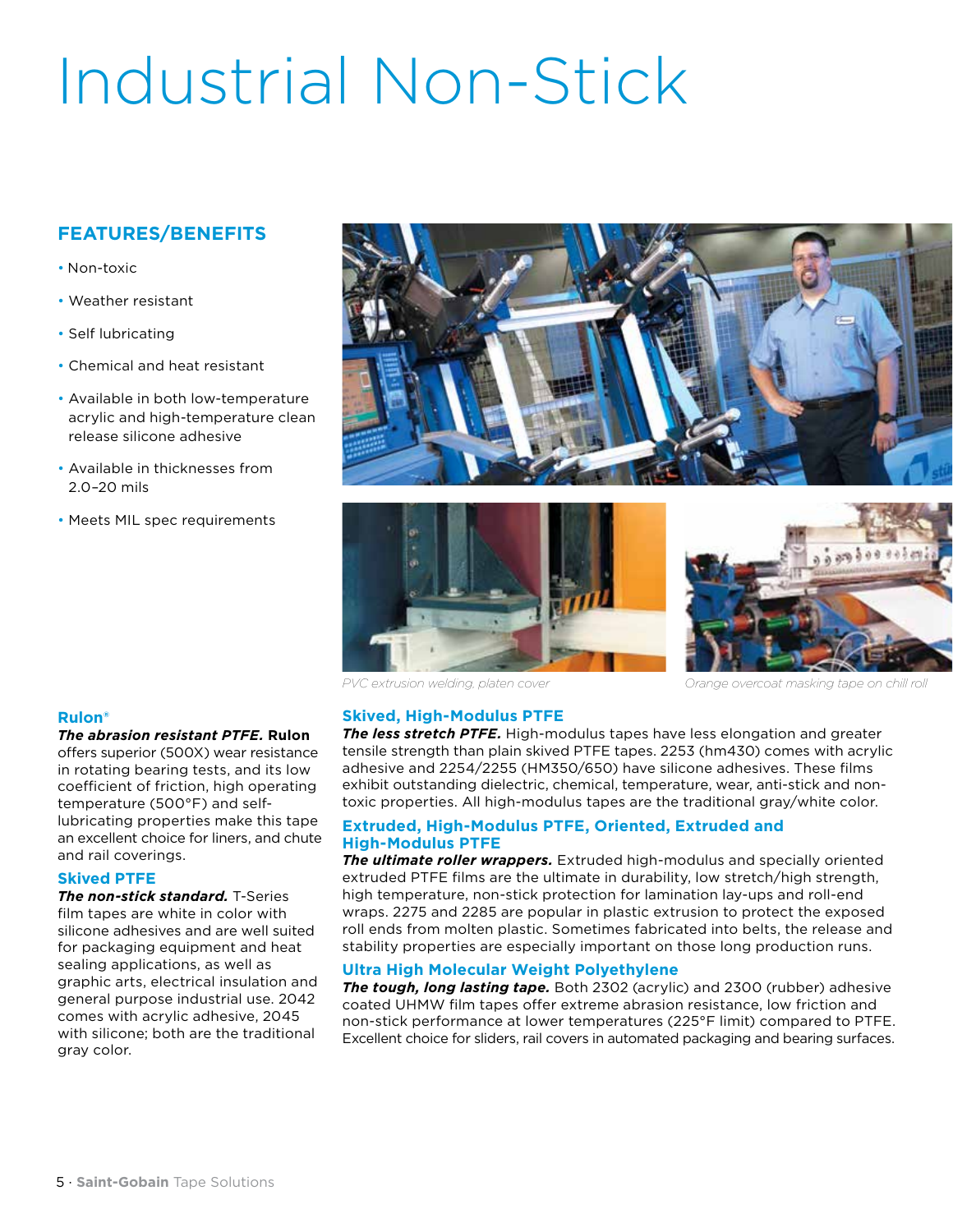### Electronic Assembly and Fabrication

**CHR** Tapes are very high quality masking products. Special formulations for softness allow adhesives to create fine lines and conform to trace laydowns. Whether it's for gold finger plating, splash and fume protection, wave soldering, hot air leveling or conformal coating, **Saint-Gobain** has made an adhesive, in combination with the correct substrate film, to work each and every time.

### **Conformal Coating Mask**

M797 coating masking tape is specifically designed to mask off areas on the stuffed PC board. With a tight unwind created by no release back coating on the polyester film, coating flashing can be broken with a clean edge that requires no further re-work, reducing process time.

### **Fume Protection**

M851 fume protection tape protects the circuitry from chemical splashes and fumes during gold tab plating operations. This cost-effective, lowadhesion tape has excellent chemical and high temperature resistance. M851 performs as a companion protection tape to the plate masking M717 tape during plating operations. M851 is available in green.

### **Solder Masking Over Bare Copper (SMOBC) Tape**

M803 is used in combination with a pre-applied protective solder mask and provides full protection to the exposed holes in the board. M803 is applied at the plating line by either automated equipment or by hand and serves as a fail-safe line of demarcation at the connector tabs.







*Finger masking with polyimide tape Wave soldered PC board*

### **Area Masking**

M734 is a low-cost substitute for dry film in multi-layer processing to protect copper. These tapes use natural rubber adhesives, which save as much as half the cost compared to silicone-based products.

### **Hot Air Leveling (HAL)**

C663 is applied to mask gold fingers, tab areas and other sections of printed circuit boards during the hot air leveling process. C663 adhesive is specially formulated to hold down and protect the gold fingers during rigorous HAL operations, yet remove cleanly from the board without splitting or leaving adhesive residue. Its thin construction reduces the damming at the solder/ tape butt line and is a proven, effective mask in double wrap applications.

### **Anti-Static (HAL)**

K-290ESD has excellent electrostatic discharge properties. The ESD additive reduces the electrostatic discharge that occurs upon tape removal. The proprietary adhesive system provides high electrostatic dissipation without sacrificing adhesive strength at extreme temperatures. K-290ESD is available with or without a liner.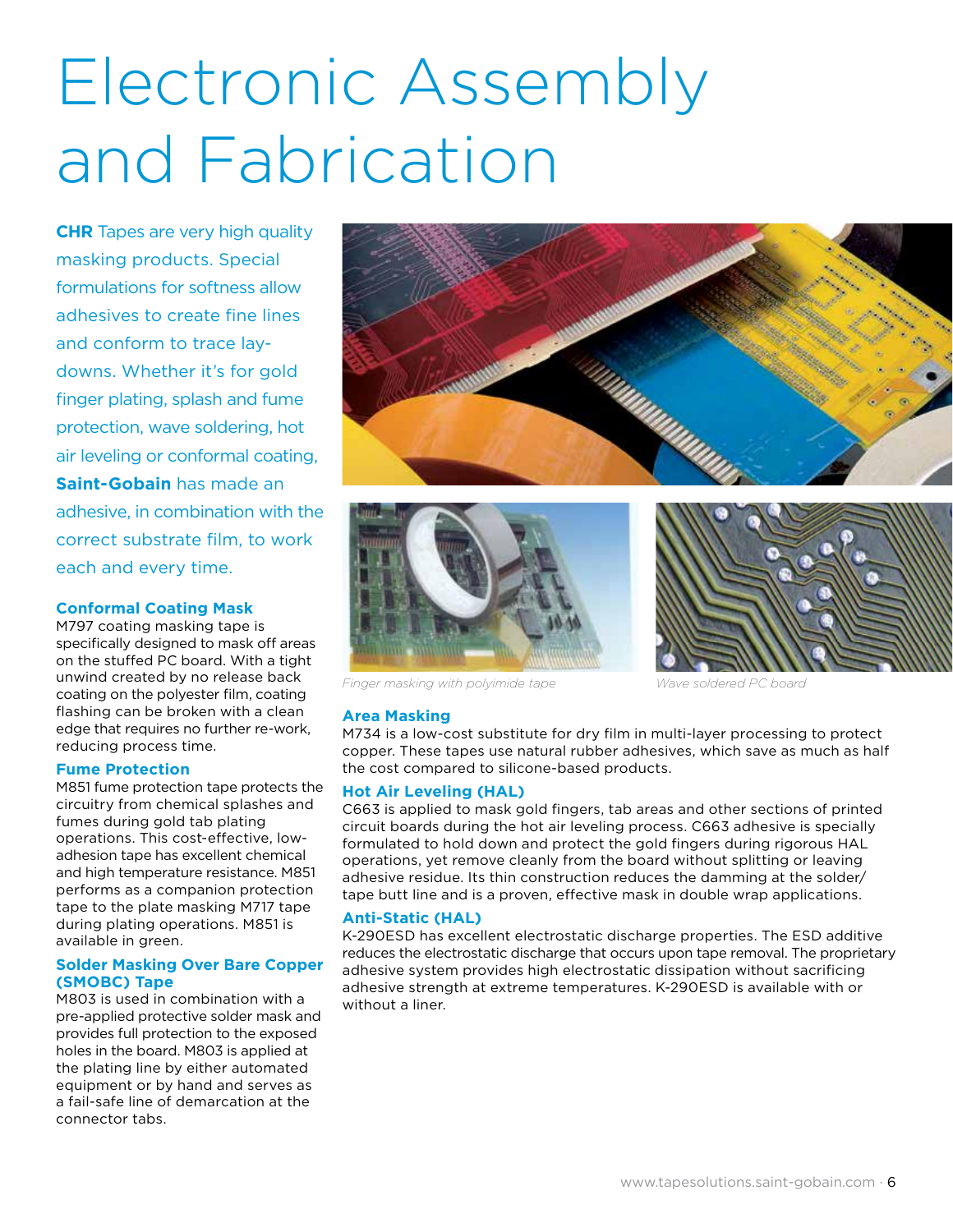|                       |                  |        | Adhesive System  |                     |             |                |                         | Total Thickness |            |          |              |            |                          |              |                          | ORES                                 |                  | Temperature          |                                    |
|-----------------------|------------------|--------|------------------|---------------------|-------------|----------------|-------------------------|-----------------|------------|----------|--------------|------------|--------------------------|--------------|--------------------------|--------------------------------------|------------------|----------------------|------------------------------------|
| Part                  |                  |        |                  | Backing             | Thickness   | Adhesive       | Thickness               |                 | Adhesion   | Strength | Tensile      | Strength   | Elongation               | Dielectric   | Insulation               |                                      |                  |                      | Comments                           |
|                       | Gold             |        |                  |                     |             |                |                         |                 |            |          |              |            |                          |              |                          |                                      |                  | Range                |                                    |
|                       |                  |        |                  | $mil$ / mm          |             | $mil$ / mm     | $mil$ / $mm$            | oz/in           | g/cm       |          | Ibs/in kg/cm | %          | kV                       | $^{\circ}$ C |                          |                                      |                  | Min Max Min Max      |                                    |
|                       |                  |        |                  |                     |             |                |                         |                 |            |          |              |            |                          |              | ۰F                       | ۰F                                   | $^{\circ}$ C     | $^{\circ}$ C         |                                    |
| <b>FILM-FEP</b>       |                  |        |                  |                     |             |                |                         |                 |            |          |              |            |                          |              |                          |                                      |                  |                      |                                    |
| C                     | Clear            | S      | 2.0              | 0.051               | 1.5         | 0.038          | 3.5 0.089               | 20              | 220        | 8        | 1.4          | 275        | 9.0                      | 155          | $-100$                   | 400                                  |                  | -73 204              | Food/Medical Grade                 |
| 2355-2                | Clear            | S      |                  | 2.0 0.051           | 1.5         | 0.038          | 3.5 0.089               | 20              | 220        | 8        | 1.4          | 275        | 9.0                      | 155          |                          | -100 400 -73 204                     |                  |                      |                                    |
| <b>FILM-ETFE</b>      |                  |        |                  |                     |             |                |                         |                 |            |          |              |            |                          |              |                          |                                      |                  |                      |                                    |
| 2455                  | Blue             | S      |                  | 2.0 0.051           | 2.0         | 0.051          | 4.0 0.101               | 20              | 220        | 15       | 2.7          | 100        | $\overline{\phantom{m}}$ | 155          | -40                      | 356                                  | -40              | 180                  | Matte surface                      |
| <b>FILM-POLYESTER</b> |                  |        |                  |                     |             |                |                         |                 |            |          |              |            |                          |              |                          |                                      |                  |                      |                                    |
| M50                   | White            | S      |                  | 1.0 0.025           | 1.5         | 0.038          | 2.5 0.064               | 25              | 276        | 25       | 4.5          | 100        | 5.0                      | 130          | $-100$ 350               |                                      | -73              | 177                  | UL Guide OANZ2. File E51201. UL510 |
| M52                   | Clear            | S      |                  | 1.0 0.025           | 1.5         | 0.038          | 2.5 0.064               | 30              | 331        | 25       | 4.5          | 100        | 5.0                      | 130          | -100 350                 |                                      | -73              | - 177                | UL Guide OANZ2, File E51201, UL510 |
| M717                  | Red              | S      | 1.0              | 0.025               | 2.8         | 0.071          | 3.8 0.097               | 30              | 331        | 25       | 4.5          | 100        | 5.0                      | 130          | $-100$ 350               |                                      |                  | -73 177              |                                    |
| M741                  | Blue             | S      | 1.0              | $0.025$ 2.0         |             | 0.051          | 3.0 0.076               | 25              | 276        | 25       | 4.5          | 100        | 5.0                      | 130          | -100 350                 |                                      | -73              | - 177                | High Tack Silicone Adhesive        |
| M746                  | Red/BI           | S      | 1.0              | 0.025               | 10.8        | 0.020          | 1.8 0.046               | 13              | 143        | 25       | 4.5          | 100        | $\qquad \qquad -$        | 130          | -100 350                 |                                      |                  | -73 177              |                                    |
| M751                  | Yellow           | S      | 1.0              | 0.025               | 2.0         | 0.051          | 3.0 0.076               | 25              | 276        | 25       | 4.5          | 100        | 5.0                      | 130          |                          | $-100$ 350                           | -73 177          |                      |                                    |
| M758                  | <b>Black</b>     | S      | 1.0              | 0.025               | 1.5         | 0.038          | 2.5 0.064               | 25              | 276        | 25       | 4.5          | 100        | 5.0                      | 130          | $-100, 350$              |                                      | -73              | 177                  | UL Guide OANZ2, File E51201, UL510 |
| M803                  | Blue             | S      | 1.0              | 0.025               | 2.0         | 0.051          | 3.0 0.076               | 25              | 276        | 25       | 4.5          | 100        | 5.0                      | 130          | $-100$ 350               |                                      | $-73$            | - 177                | Clean Release Silicone Adhesive    |
| M815                  | Clear            | S      | 1.0              | 0.025               | 2.0         | 0.051          | 3.0 0.076               | 30              | 331        | 25       | 4.5          | 100        | 5.0                      | 130          | $-100$ 350               |                                      |                  | $-73$ 177            |                                    |
| M823<br>M824          | <b>Blue</b>      | S      | 1.0              | 0.025<br>0.025      | 1.8         | 0.046<br>0.038 | 2.8 0.071<br>2.5 0.064  | 30<br>30        | 331<br>331 | 25       | 4.5          | 100        | 5.0<br>5.0               | 130          | $-100$ 350               |                                      | -73 177          |                      | Available Only with Liner          |
| M730                  | Blue             | S<br>S | 1.0              | 0.038               | 1.5<br>1.0  | 0.025          | 2.5 0.064               | 25              | 276        | 25<br>35 | 4.5<br>6.3   | 100        | 6.0                      | 130          | $-100$ 350<br>$-100$ 350 |                                      | -73<br>$-73$ 177 | 177                  |                                    |
| M887                  | Green<br>Emerald | S      | 1.5<br>2.0       | 0.051               | 1.5         | 0.038          | 3.5 0.089               | 40              | 441        | 50       | 8.9          | 100<br>120 | 7.0                      | 130<br>130   |                          | $-60$ 350                            | $-51$            | 177                  |                                    |
| M56                   | Clear            | R      | 1.0              | 0.025               | 1.5         | 0.038          | 2.5 0.064               | 45              | 496        | 25       | 4.5          | 100        | 5.0                      | 130          |                          | 0.325                                | $-18$            | - 163                |                                    |
| M54                   | Yellow           | R      | 1.0              | 0.025               | 1.5         | 0.038          | 2.5 0.064               | 50              | 551        | 25       | 4.5          | 100        | 5.0                      | 130          |                          | 0.325                                | -18              | 163                  | UL Guide OANZ2, File E51201        |
| M734                  | Orange           | R      | 1.0              | 0.025               | 0.6         | 0.015          | 1.6 0.041               | $6\phantom{1}6$ | 66         | 25       | 4.5          | 100        | 5.0                      | 100          |                          | 0.325                                | $-18$            | 163                  |                                    |
| M797                  | Mustard          | R      | 1.0              | 0.025               | 2.0         | 0.051          | 3.0 0.076               | 30              | 331        | 25       | 4.5          | 100        | 5.0                      | 130          |                          | 0.325                                | -18              | 163                  |                                    |
| M851                  | Green            | R      | 1.0              | 0.025               | 2.0         | 0.051          | 3.0 0.076               | 15              | 165        | 25       | 4.5          | 100        | 6.0                      | 130          |                          | 0.350                                | $-18$            | 177                  |                                    |
| M783                  | Pink             | R      | 2.0              | 0.051               | 1.7         | 0.043          | 3.7 0.094               | 35              | 386        | 50       | 8.9          | 120        | 7.0                      | 130          |                          | 0.325                                | -18              | 163                  |                                    |
| M852                  | Green            | R      | 2.0              | 0.051               | 2.0         | 0.051          | 4.0 0.102               | 15              | 165        | 50       | 8.9          | 120        | 7.0                      | 130          |                          | 0.350                                | $-18$            | 177                  |                                    |
| M855                  | Green            | R      | 5.0              | 0.127               | 2.0         | 0.051          | 7.0 0.178               | 6               | 66         | 100      | 17.9         | 100        | 10.0                     | 130          |                          | 0 350                                | $-18$            | 177                  |                                    |
| M69                   | Clear            | A/A    | 1.0              | 0.025               | 3.0         | 0.076          | 4.0 0.102               | 30              | 331        | 25       | 4.5          | 100        | 5.0                      | 130          |                          | $-20$ 325                            | $-29$            | 163                  | Available Only with Liner          |
| M97                   | Yellow           | А      | 1.0              | 0.025               | 1.5         | 0.038          | 2.5 0.064               | 30              | 331        | 25       | 4.5          | 100        | 5.0                      | 130          | -20                      | 325                                  | -29              | 163                  | UL Flame Retardant, Printable      |
| M60                   | Clear            | А      | 1.0              | 0.025               | 1.5         | 0.038          | 2.5 0.064               | 30              | 331        | 25       | 4.5          | 100        | 5.0                      | 130          | $-20$                    | 325                                  | $-29$            | 163                  | UL Guide OANZ2, File E51201        |
| M705                  | <b>Black</b>     | Α      | 1.0              | 0.025               | 1.5         | 0.038          | 2.5 0.064               | 30              | 331        | 25       | 4.5          | 100        | 5.0                      | 130          | -20                      | 325                                  | $-29$            | 163                  | UL Guide OANZ2, File E51201        |
| M765                  | White            | A      | 1.0 <sub>1</sub> | 0.025               | 1.5         | 0.038          | 2.5 0.064               | 25              | 276        | 25       | 4.5          | 100        | 5.0                      | 130          | -20                      | 325                                  | $-29$            | 163                  | UL Guide OANZ2, File E51201, UL510 |
| <b>FILM-POLYIMIDE</b> |                  |        |                  |                     |             |                |                         |                 |            |          |              |            |                          |              |                          |                                      |                  |                      |                                    |
| 2345-1                | Amber            | S      |                  | 1.0 0.025           | 1.5         | 0.038          | 2.5 0.064               | 25              | 276        | 30       | 5.4          | 50         | 6.5                      | 180          |                          | -100 500 -73 260                     |                  |                      | UL Guide OANZ2, File E66639, UL510 |
| 2345-2                | Amber            | S      |                  | 2.0 0.051           | 1.5         | 0.038          | 3.5 0.089               | 25              | 276        | 50       | 8.9          | 75         | 10.0                     | 180          |                          | -100 500 -73 260                     |                  |                      | UL Guide OANZ2, File E66639, UL510 |
| 2345-5                | Amber            | S      |                  | 5.0 0.127           | 1.5         | 0.038          | 6.5 0.165               | 20              | 221        | 150      | 26.8         | 75         | 17.0                     | 180          |                          | -100 500 -73 260                     |                  |                      |                                    |
| K104                  | Amber            | S      |                  | 0.5 0.013           | 1.0         | 0.025          | 1.5 0.038               | 15              | 165        | 10       | 1.8          | 25         | 4.0                      | 180          | $-100$ 500 $-73$ 260     |                                      |                  |                      |                                    |
| K201                  | Amber            | S      | 1.0              | 0.025               | 1.5         | 0.038          | 2.5 0.064               | 25              | 276        | 30       | 5.4          | 50         | N/A                      | 180          |                          | -100 500 -73 260                     |                  |                      | <b>Masking Grade</b>               |
| K202                  | Amber            | S      |                  | 2.0 0.051           | 1.5         | 0.038          | 3.5 0.089               | 25              | 276        | 50       | 8.9          | 75         | N/A                      | 180          | -100 500 -73 260         |                                      |                  |                      | <b>Masking Grade</b>               |
| K250                  | Amber            | S      | 1.0              | 0.025               | 1.5         | 0.038          | 2.5 0.064               | 30              | 220        | 30       | 5.4          | 50         | 7.0                      | 180          |                          | -100 500 -73 260                     |                  |                      | UL Guide OANZ2, File E51201, UL510 |
| K350                  | Amber            | S      |                  | 2.0 0.051           | 1.5         | 0.038          | 3.5 0.089               | 20              | 220        | 50       | 8.9          | 75         | 10.0                     | 180          |                          | -100 500 -73 260                     |                  |                      | UL Guide OANZ2, File E51201, UL510 |
| K102                  | Amber            | А      | 1.0              | 0.025               | 1.5         | 0.038          | 2.5 0.064               | 30              | 331        | 30       | 5.4          | 50         | 7.0                      | 155          |                          | -20 350 -29 177                      |                  |                      | Clean Release ACRYLIC Adhesive     |
| K109                  | Amber            | A      |                  | 2.0 0.051           | 1.5         | 0.038          | 3.5 0.089               | 30              | 331        | 50       | 8.9          | 75         | 10.0                     | 155          |                          | -20 350 -29 177                      |                  |                      |                                    |
| K290ESD               | Amber            | S      | 1.0              | 0.025               | 1.5         | 0.038          | 2.5 0.064               | 20              | 220        | 30       | 5.4          | 50         | 7.0                      | 180          |                          | -100 500 -73 260                     |                  |                      |                                    |
| K100                  | Amber            | S/S    | 1.0 <sub>1</sub> | $0.025$ 3.5         |             | 0.089          | 4.5 0.114               | 20              | 220        | 30       | 5.4          | 50         | 7.5                      | 180          |                          | -100 500 -73 260                     |                  |                      | Available only with liner          |
| <b>FILM-PTFE</b>      |                  |        |                  |                     |             |                |                         |                 |            |          |              |            |                          |              |                          |                                      |                  |                      |                                    |
| <b>Skived</b>         |                  |        |                  |                     |             |                |                         |                 |            |          |              |            |                          |              |                          |                                      |                  |                      |                                    |
| 2045-2                | Gray             | S      |                  | 2.0 0.051           | $\vert$ 1.5 | 0.038          | 3.5 0.089               | 30              | 331        | 15       | 2.7          | 325        | 7.5                      | 180          | -100 500 -73 260         |                                      |                  |                      | UL Guide OANZ2, File E66639, UL510 |
| 2045-3                | Gray             | S      |                  | 3.0 0.076           | 1.5         | 0.038          | 4.5 0.114               | 35              | 386        | 20       | 3.6          | 350        | 9.5                      | 180          |                          | -100 500 -73 260                     |                  |                      | UL Guide OANZ2, File E66639, UL510 |
| 2045-5                | Gray             | S      | 5.0              | 0.127               | 1.5         | 0.038          | 6.5 0.165               | 40              | 441        | 30       | 5.4          | 400        | 13.0                     | 180          |                          | -100 500 -73 260                     |                  |                      | UL Guide OANZ2, File E66639, UL510 |
| 2045-10<br>2042-2     | Gray             | S      | 2.0              | 10.0 0.250<br>0.051 | 1.5<br>1.5  | 0.038<br>0.038 | 11.5 0.292<br>3.5 0.089 | 50<br>25        | 551<br>276 | 55<br>15 | 10.7<br>2.7  | 450<br>300 | 19.5<br>7.5              | 180<br>130   |                          | -100 500 -73 260<br>-100 350 -73 177 |                  |                      |                                    |
| 2042-3                | Gray             | А<br>Α |                  | 3.0 0.076           | 1.5         | 0.038          | 4.5 0.114               | 30              | 331        | 20       | 3.6          | 375        | 9.5                      | 130          |                          | -100 350 -73 177                     |                  |                      |                                    |
| 2042-5                | Gray<br>Gray     | Α      | 5.0              | 0.127               | 1.5         | 0.038          | 6.5 0.165               | 35              | 386        | 30       | 5.4          | 400        | 13.0                     | 130          |                          | -100 350 -73 177                     |                  |                      |                                    |
| 2042-10               | Gray             | Α      | 10.0             | 0.250               | 1.5         | 0.038          | 11.5 0.292              | 55              | 606        | 55       | 9.9          | 450        | 19.5                     | 130          |                          | -100 350 -73 177                     |                  |                      |                                    |
| <b>TV350</b>          | White            | S      | 2.0              | 0.051               | 1.5         | 0.038          | 3.5 0.089               | 25              | 276        | 15       | 2.7          | 250        | 7.8                      | 180          |                          | -100 500 -73 260                     |                  |                      | Food/Medical Grade                 |
| $\top$                | White            | S      | 3.0              | 0.076               | 3.0         | 0.076          | 6.0 0.152               | 30              | 331        | 20       | 3.6          | 275        | 10.0                     | 180          |                          | -100 500 -73 260                     |                  |                      | Food/Medical Grade                 |
| TV                    | White            | S      | 5.0              | 0.127               | 1.5         | 0.038          | 6.5 0.165               | 35              | 386        | 30       | 5.4          | 275        | 13.0                     | 180          |                          | -100 500 -73 260                     |                  |                      | Food/Medical Grade                 |
| TH                    | White            | S      |                  | 10.0 0.250 2.5      |             | 0.063          | $12.5$ 0.318            | 55              | 606        | 60       | 10.8         | 300        | 18.0                     | 180          |                          |                                      |                  | $-100$ 500 $-73$ 260 | Food/Medical Grade                 |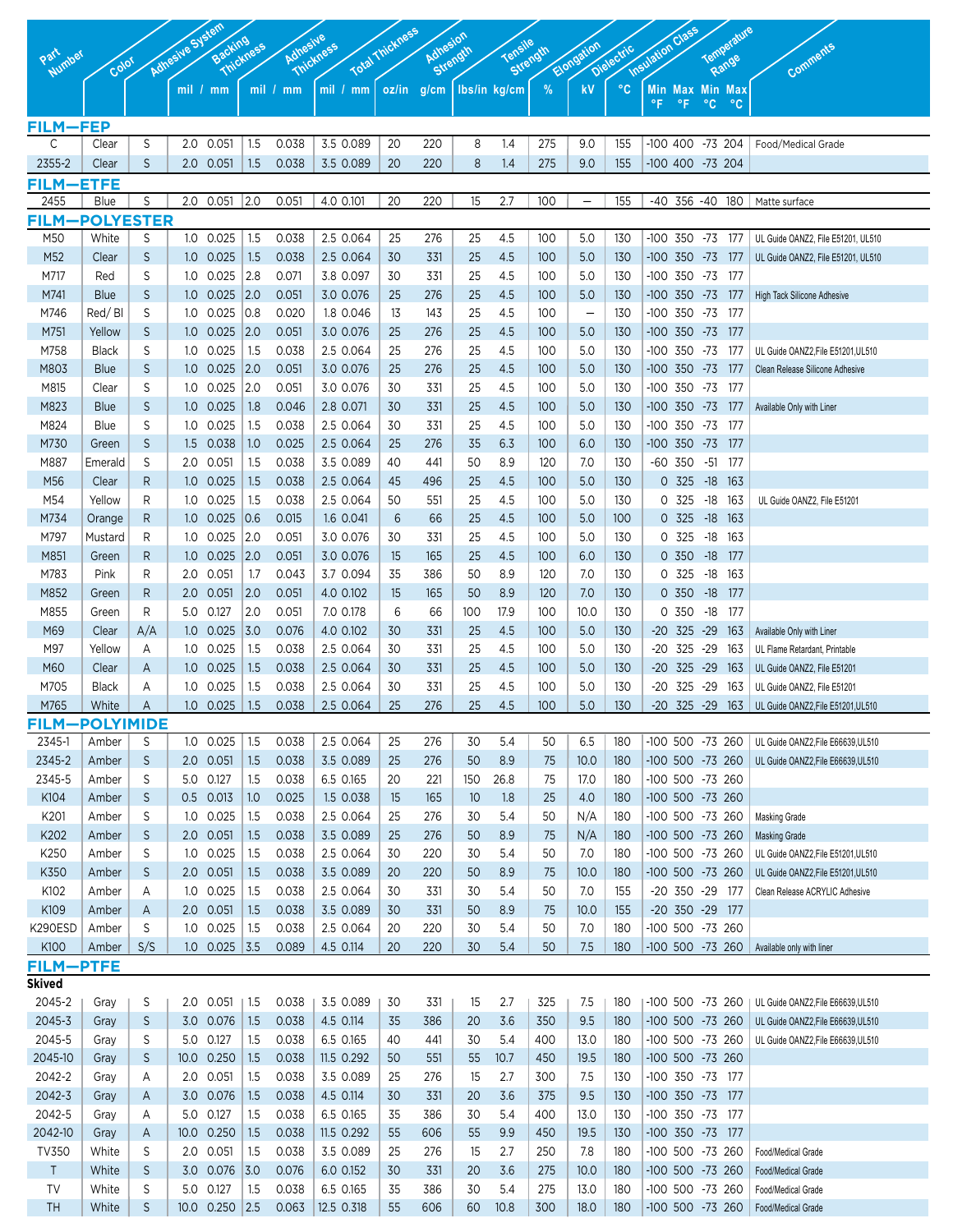| Part Number                                           |                     |        |                 | Backing           | Thickness  | Adhesive              | Thickness                                                                                                                                | Total Thickness | Adhesion | Strength | Tensile             | Strength                        | Elongation        | Dielectric               |    |                  | Temperature                                     | Comments                                                         |
|-------------------------------------------------------|---------------------|--------|-----------------|-------------------|------------|-----------------------|------------------------------------------------------------------------------------------------------------------------------------------|-----------------|----------|----------|---------------------|---------------------------------|-------------------|--------------------------|----|------------------|-------------------------------------------------|------------------------------------------------------------------|
|                                                       | Golo                |        | Adhesive Sistem |                   |            |                       |                                                                                                                                          |                 |          |          |                     |                                 |                   |                          |    | Insulation Class | Range                                           |                                                                  |
|                                                       |                     |        |                 | mil / mm          |            | $min$ mil $\sqrt{mn}$ | mil / mm                                                                                                                                 | oz/in           |          |          | g/cm   Ibs/in kg/cm | $\%$                            | k۷                | $^{\circ}$ C             | °F | °F               | Min Max Min Max<br>$^{\circ}$ C<br>$^{\circ}$ C |                                                                  |
| <b>FILM-PTFE</b>                                      |                     |        |                 |                   |            |                       |                                                                                                                                          |                 |          |          |                     |                                 |                   |                          |    |                  |                                                 |                                                                  |
| <b>High Modulus</b>                                   |                     |        |                 |                   |            |                       |                                                                                                                                          |                 |          |          |                     |                                 |                   |                          |    |                  |                                                 |                                                                  |
| 2250-2                                                | Gray                | R      | 2.0             | 0.051             | 1.5        | 0.038                 | 3.5 0.089                                                                                                                                | 25              | 276      | 30       | 5.4                 | 150                             | 8.0               | 130                      |    | $-80$ 325 $-40$  | 163                                             |                                                                  |
| 2253-2                                                | Gray                | Α      | 2.0             | 0.051             | 1.5        | 0.038                 | 3.5 0.089                                                                                                                                | 30              | 331      | 30       | 5.4                 | 150                             | 9.5               | 130                      |    |                  | -40 350 -40 177                                 |                                                                  |
| 2254-2                                                | Gray                | S      | 2.0             | 0.051             | 1.5        | 0.038                 | 3.5 0.089                                                                                                                                | 35              | 386      | 30       | 5.4                 | 150                             | 9.0               | 150                      |    |                  | -40 500 -40 260                                 |                                                                  |
| 22B5-2                                                | <b>Black</b>        | S      | $2.2\,$         | 0.056             | 1.0        | 0.025                 | 3.2 0.081                                                                                                                                | 30              | 335      | 35       | 6.3                 | 100                             | $\qquad \qquad -$ | 180                      |    |                  | -40 500 -40 260                                 | Anti-static                                                      |
| 22B5-2HA                                              | <b>Black</b>        | S      | $2.2\,$         | 0.056             | 2.0        | 0.051                 | 4.2 0.107                                                                                                                                | 35              | 390      | 35       | 6.3                 | 100                             | $\qquad \qquad -$ | 180                      |    |                  | -40 500 -40 260                                 | Anti-static                                                      |
| 2255-2                                                | Gray                | S      | 2.0             | 0.051             | 1.5        | 0.038                 | 3.5 0.089                                                                                                                                | 30              | 331      | 30       | 5.4                 | 150                             | 9.0               | 180                      |    |                  | -100 500 -73 260                                |                                                                  |
| 2255-3                                                | Gray                | S      | 3.0             | 0.076             | 1.5        | 0.038                 | 4.5 0.114                                                                                                                                | 35              | 386      | 45       | 8.0                 | 175                             | 11.0              | 180                      |    |                  | -100 500 -73 260                                |                                                                  |
| 2255-5                                                | Gray                | S      | 5.0             | 0.125             | 1.5        | 0.038                 | 6.5 0.165                                                                                                                                | 40              | 441      | 60       | 10.7                | 175                             | 15.0              | 180                      |    |                  | -100 500 -73 260                                |                                                                  |
| 2255-6                                                | Gray                | S      | 6.0             | 0.152             | 1.5        | 0.038                 | 7.5 0.191                                                                                                                                | 45              | 496      | 65       | 11.7                | 200                             | 18.0              | 180                      |    |                  | -100 500 -73 260                                |                                                                  |
| <b>HM350</b>                                          |                     |        |                 | 0.051             | 1.5        | 0.038                 | 2255 product series also available with silicone adhesive in 4, 6, 7 and 10 mil. backing thickness; please consult factory.<br>3.5 0.089 |                 | 276      |          |                     | 150                             |                   |                          |    |                  | -100 500 -73 260                                |                                                                  |
| <b>HM426</b>                                          | White<br>Gray       | S<br>S | 2.0<br>2.0      | 0.064             | 1.5        | 0.038                 | 3.5 0.089                                                                                                                                | 25<br>25        | 276      | 25<br>25 | 4.5<br>4.5          | 150                             | 8.0<br>8.0        | 180<br>180               |    |                  | -100 500 -73 260                                | Food/Medical Grade                                               |
| HM430                                                 | White               | Α      | 2.0             | 0.064             | 1.5        | 0.038                 | 3.5 0.089                                                                                                                                | 25              | 276      | 25       | 4.5                 | 150                             | 8.0               | 155                      |    |                  | -20 350 -29 177                                 | Food/Medical Grade                                               |
| <b>HM650</b>                                          | White               | S      | 5.0             | 0.127             | 1.5        | 0.038                 | 6.5 0.165                                                                                                                                | 30              | 331      | 45       | 8.0                 | 200                             | 13.5              | 180                      |    |                  | -100 500 -73 260                                | Food/Medical Grade                                               |
| Enhanced                                              | <b>High Modulus</b> |        |                 |                   |            |                       |                                                                                                                                          |                 |          |          |                     |                                 |                   |                          |    |                  |                                                 |                                                                  |
| R233                                                  | Gray                | Α      |                 | $3.0$ 0.075       | 1.5        | 0.038                 | 6.5 0.165                                                                                                                                | 30              | 331      | 75       | 13.0                | 150                             | 9.5               | 130                      |    |                  | -40 350 -40 177                                 |                                                                  |
| R253                                                  | Gray                | S      |                 | 3.0 0.075         | 1.5        | 0.038                 | 6.5 0.165                                                                                                                                | 40              | 441      | 75       | 13.0                | 110                             | 11.0              | -                        |    |                  | -100 500 -73 260                                |                                                                  |
| <b>Extruded</b>                                       |                     |        |                 |                   |            |                       |                                                                                                                                          |                 |          |          |                     |                                 |                   |                          |    |                  |                                                 |                                                                  |
| 2265-2                                                | Clear               | S      |                 | 2.0 0.051         | 1.5        | 0.038                 | 3.5 0.089                                                                                                                                | 35              | 386      | 25       | 4.5                 | 200                             | 8.0               | $\qquad \qquad -$        |    |                  | -100 500 -73 260                                |                                                                  |
| 2265-5                                                | Clear               | S      | 5.0             | 0.127             | 2.0        | 0.051                 | 7.0 0.178                                                                                                                                | 45              | 496      | 65       | 11.8                | 250                             | 15.0              |                          |    |                  | -100 500 -73 260                                |                                                                  |
| 2275-2                                                | Rust                | S      | 2.3             | 0.058             | 1.9        | 0.048                 | 4.2 0.107                                                                                                                                | 40              | 441      | 45       | 8.0                 | 110                             | 11.0              | —                        |    |                  | -100 500 -73 260                                |                                                                  |
| 2283-2                                                | Rust                | А      | 2.0             | 0.051             | 2.0        | 0.051                 | 4.0 0.102                                                                                                                                | 30              | 331      | 30       | 5.0                 | 150                             | 10.0              | -                        |    |                  | -40 350 -40 177                                 |                                                                  |
| 2285-2                                                | Rust                | S      | 2.0             | 0.051             | 1.5        | 0.038                 | 3.5 0.089                                                                                                                                | 30              | 331      | 30       | 5.0                 | 175                             | 9.0               | $\qquad \qquad -$        |    |                  | -100 500 -73 260                                |                                                                  |
| 2285-5                                                | Rust                | S      |                 | 5.0 0.127         | 1.5        | 0.038                 | 6.5 0.165                                                                                                                                | 40              | 441      | 75       | 13.0                | 200                             | 16.0              | -                        |    |                  | -100 500 -73 260                                |                                                                  |
| <b>FILM-RULON</b>                                     |                     |        |                 |                   |            |                       |                                                                                                                                          |                 |          |          |                     |                                 |                   |                          |    |                  |                                                 |                                                                  |
| <b>RU</b>                                             | Rose                | S      |                 | 8.0 0.203 2.0     |            | 0.051                 | 10.0 0.254                                                                                                                               | 25              | 276      | 20       | 3.6                 | 225                             | $\qquad \qquad -$ | 155                      |    |                  | -100 500 -73 260                                |                                                                  |
| <b>RU101</b>                                          | Rose                | Α      |                 | $8.0$ $0.203$ 2.3 |            | 0.058                 | 10.3 0.262                                                                                                                               | 20              | 220      | 20       | 3.6                 | 225                             | $\qquad \qquad -$ | 155                      |    |                  | -20 350 -29 177                                 |                                                                  |
| <b>FILM-UHMW</b><br>2300-5R                           | Natural             | R      | 5.0             | 0.127             | 2.0        | 0.051                 | 7.0 0.178                                                                                                                                | 55              | 606      | 40       | 7.0                 | 350                             | $\qquad \qquad -$ | $\overline{\phantom{0}}$ |    | 0.225            | $-18$ 107                                       |                                                                  |
| 2300-10R                                              | Natural             | R      | 10.0            | 0.250             | 2.0        | 0.051                 | 12.0 0.305                                                                                                                               | 55              | 606      | 80       | 14.5                | 400                             | -                 |                          |    | 0 225            | -18<br>107                                      |                                                                  |
| 2302-3R                                               | Natural             | А      |                 | 3.0 0.076         | 1.5        | 0.038                 | 4.5 0.114                                                                                                                                | 35              | 386      | 20       | 3.6                 | 300                             |                   |                          |    |                  | -40 225 -40 107                                 |                                                                  |
| 2302-5R                                               | Natural             | Α      |                 | 5.0 0.127         | 1.5        | 0.038                 | 6.5 0.165                                                                                                                                | 45              | 496      | 40       | 7.0                 | 350                             | -                 |                          |    |                  | -40 225 -40 107                                 |                                                                  |
| 2302-10R                                              | Natural             | Α      |                 | 10.0 0.250        | 1.5        | 0.038                 | 11.5 0.292                                                                                                                               | 50              | 551      | 80       | 14.5                | 425                             | $\qquad \qquad -$ | $\overline{\phantom{0}}$ |    |                  | -40 225 -40 107                                 |                                                                  |
| 2302-20R Natural                                      |                     | Α      |                 | 20.0 0.500 1.5    |            | 0.038                 | 21.5 0.546                                                                                                                               | 50              | 551      | 145      | 26.3                | 500                             | -                 |                          |    |                  | -40 225 -40 107                                 |                                                                  |
| For 23XX product series, a blue PE liner is standard. |                     |        |                 |                   |            |                       |                                                                                                                                          |                 |          |          |                     |                                 |                   |                          |    |                  |                                                 |                                                                  |
| <b>GLASS-CLOTH</b>                                    |                     |        |                 |                   |            |                       |                                                                                                                                          |                 |          |          |                     |                                 |                   |                          |    |                  |                                                 |                                                                  |
| 2905-7R                                               | White               | S/S    |                 | 4.5 0.114         | 2.5        | 0.064                 | 7.0 0.178                                                                                                                                | 40              | 441      | 175      | 31.3                | <10                             | $\qquad \qquad -$ | 180                      |    |                  | -100 500 -73 260                                | Available only with liner<br>UL Guide OANZ2, File E66639, UL 510 |
| 2905-10R                                              | White               | S/S    | 6.5             | 0.165             | 4.0        | 0.102                 | 10.5 0.267                                                                                                                               | 25              | 276      | 225      | 40.2                | <10                             | 8.0               | 180                      |    |                  | -100 500 -73 260                                | Available Only with Liner                                        |
| 2915-7                                                | White               | S      | 4.5             | 0.114             | 2.5        | 0.064                 | 7.0 0.178                                                                                                                                | 40              | 441      | 160      | 28.6                | $\qquad \qquad -$               | 4.5               | 180                      |    |                  | -100 500 -73 260                                | UL Guide OANZ2, File E66639, UL510                               |
| 2915-7Q                                               | White               | S      | 4.5             | 0.114             | 2.5        | 0.064                 | 7.0 0.178                                                                                                                                | 40              | 441      | 160      | 28.6                | $\overline{\phantom{m}}$        | 4.5               | 180                      |    |                  | -100 590 -73 260                                | <b>Thermoset Silicone</b>                                        |
| 2915-10                                               | White               | S      | 5.5             | 0.140             | 4.5        | 0.114                 | 10.0 0.254                                                                                                                               | 40              | 441      | 175      | 31.3                | $\qquad \qquad -$               | 5.0               | 180                      |    |                  | -100 500 -73 260                                | <b>Thermoset Silicone</b>                                        |
| 2916-7                                                | White               | S      | 4.5             | 0.114             | 2.5        | 0.064                 | 7.0 0.178                                                                                                                                | 45              | 496      | 165      | 29.0                | $\overline{\phantom{m}}$        | 4.3               | $\qquad \qquad -$        |    |                  | -100 500 -73 260                                |                                                                  |
| G551                                                  | White               | R      | 4.5             | 0.114             | 2.5        | 0.064                 | 7.0 0.178                                                                                                                                | 50              | 551      | 150      | 26.8                | $<$ 5                           | 3.5               | 130                      |    |                  | 0 350 -18 177                                   | UL Guide OANZ2, File E51201                                      |
| G561                                                  | White               | S      | 4.5<br>4.5      | 0.114             | 2.5<br>2.5 | 0.064                 | 7.0 0.178                                                                                                                                | 40              | 441      | 160      | 28.6                | $\qquad \qquad -$               | 4.5               | 180                      |    |                  | -100 590 -73 260                                | <b>Thermoset Silicone</b>                                        |
| G565<br>G569                                          | White<br>White      | S      | 4.5             | 0.114<br>0.114    | 2.5        | 0.064<br>0.064        | 7.0 0.178                                                                                                                                | 40              | 441      | 160      | 28.6<br>26.8        | $\overline{\phantom{m}}$<br>< 5 | 4.5<br>3.0        | 180                      |    |                  | -100 500 -73 260<br>-20 350 -29 177             | UL Guide OANZ2, File E51201, UL510                               |
| <b>GLASS-FOIL</b>                                     |                     | A      |                 |                   |            |                       | 7.0 0.178                                                                                                                                | 30              | 331      | 150      |                     |                                 |                   | 155                      |    |                  |                                                 | UL Guide OANZ2, File E51201                                      |
| 06004                                                 | Alum.               | S      |                 | $2.5$ 0.064 3.5   |            | 0.089                 | 8.0 0.203                                                                                                                                | 60              | 661      | 155      | 28.1                | $\overline{\phantom{m}}$        | —                 | —                        |    |                  | -100 500 -73 260                                |                                                                  |
| 06005                                                 | Alum.               | S      | 2.5             | $0.064$ 3.5       |            | 0.089                 | 8.0 0.203                                                                                                                                | 70              | 772      | 150      | 27.0                | $\overline{7}$                  | $\qquad \qquad -$ |                          |    |                  | -100 500 -73 260                                |                                                                  |
| 2925-7                                                | Alum.               | S      | 2.5             | $0.064$ 4.5       |            | 0.114                 | 7.0 0.178                                                                                                                                | 60              | 661      | 130      | 23.6                | $\overline{7}$                  | $\qquad \qquad -$ | —                        |    |                  | -100 500 -73 260                                |                                                                  |
| 2925-11                                               | Alum.               | S      | 7.5             | 0.191             | 3.5        | 0.089                 | 11.0 0.279                                                                                                                               | 75              | 827      | 200      | 35.7                | 7                               | -                 |                          |    |                  | -100 500 -73 260                                |                                                                  |
| 2995-11R                                              | Alum.               | S      |                 | 7.5 0.178 5.0     |            |                       | $0.076$   12.0 0.305                                                                                                                     | 45              | 496      | 150      | 27.0                | 5                               | -                 | —                        |    |                  | -100 500 -73 260                                |                                                                  |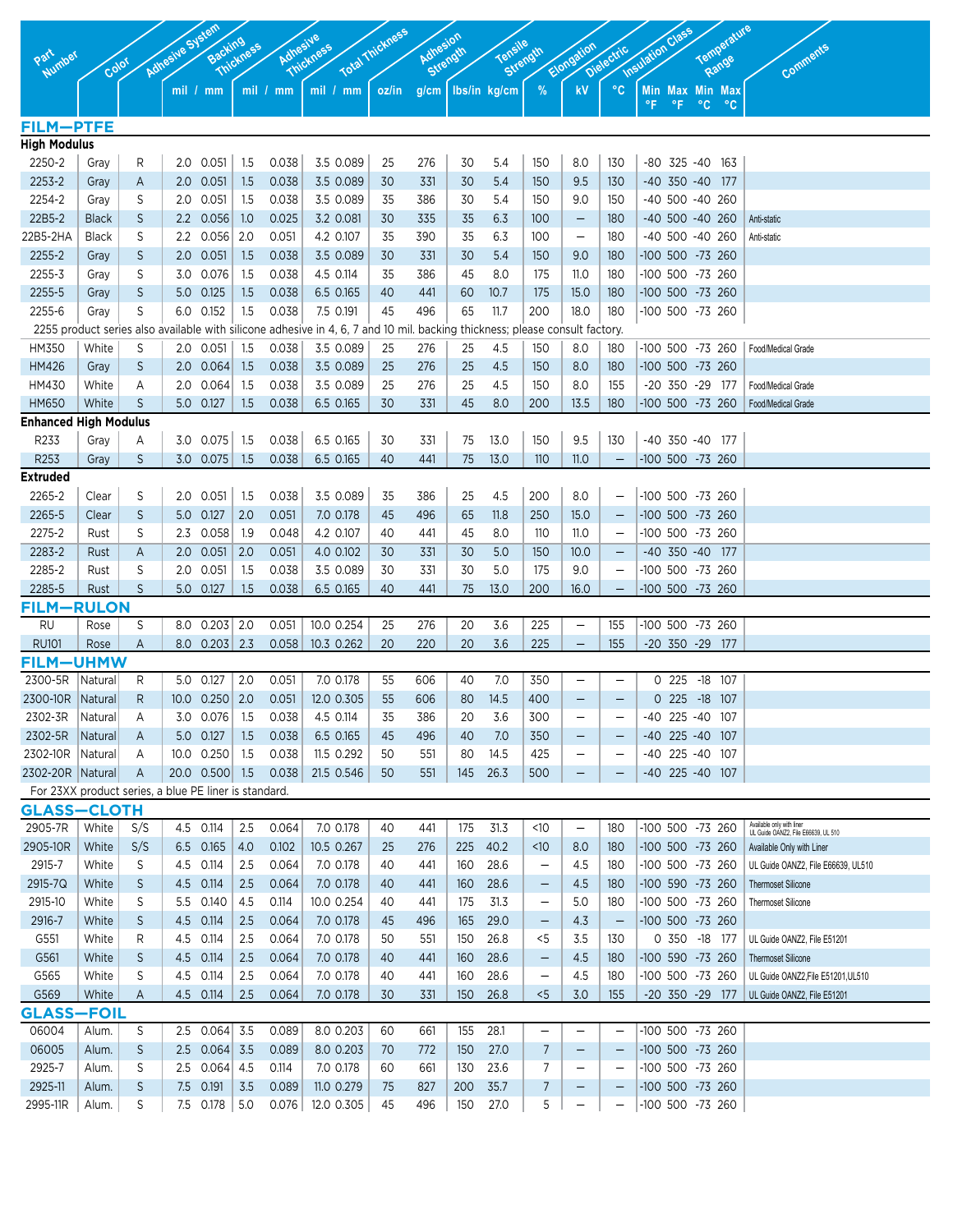| Part Munber                                                      |              |              | Adhesive System | Backing            | Thickness   | Adhesive        | Total Thickness<br>Thickness                                                                                            |       | Adhesion<br>Strength |     | Tensile<br>Strength |                   | Elongation        | Dielectric               | Insulation Class |    | Temperature          | Comments             |
|------------------------------------------------------------------|--------------|--------------|-----------------|--------------------|-------------|-----------------|-------------------------------------------------------------------------------------------------------------------------|-------|----------------------|-----|---------------------|-------------------|-------------------|--------------------------|------------------|----|----------------------|----------------------|
|                                                                  | Golor        |              |                 |                    |             |                 |                                                                                                                         |       |                      |     |                     |                   |                   |                          |                  |    | Range                |                      |
|                                                                  |              |              | $mil$ / mm      |                    |             | <u>mil</u> / mm | $mi$ / mm                                                                                                               | oz/in | g/cm                 |     | Ibs/in kg/cm        | %                 | kV                | $\circ$ <sub>C</sub>     | Min Max Min      |    | <b>Max</b>           |                      |
|                                                                  |              |              |                 |                    |             |                 |                                                                                                                         |       |                      |     |                     |                   |                   |                          | °F               | °F | $^{\circ}$ C<br>°C   |                      |
| <b>GLASS-SILICONE</b>                                            |              |              |                 |                    |             |                 |                                                                                                                         |       |                      |     |                     |                   |                   |                          |                  |    |                      |                      |
| 23816                                                            | White        | S            |                 | 8.0 0.203          | 4.0         | 0.102           | 12.0 0.305                                                                                                              | 50    | 551                  | 100 | 18.0                | $\qquad \qquad -$ | 7                 |                          |                  |    | -100 500 -73 260     |                      |
| 2965-8R                                                          | <b>Blue</b>  | $\mathsf{S}$ |                 | 7.0 0.178          | 3.5         | 0.089           | 10.5 0.267                                                                                                              | 45    | 496                  | 100 | 18.0                | 15                | $\overline{4}$    |                          |                  |    | -100 500 -73 260     | Low residue adhesive |
| 2975-8R                                                          | White        | S            |                 | 7.0 0.178          | 3.5         | 0.089           | 10.5 0.267                                                                                                              | 50    | 551                  | 150 | 27.0                | 5                 | 7                 |                          |                  |    | -100 500 -73 260     |                      |
| 29A5                                                             | White        | S            |                 | 7.0 0.178          | 3.5         | 0.089           | 10.5 0.267                                                                                                              | 50    | 551                  | 150 | 27.0                | 5                 | 7                 |                          |                  |    | -100 500 -73 260     | No liner, self-wound |
| <b>HV60</b>                                                      | White        | S            | 17.5            | 0.440              | 3.5         | 0.089           | 21.0 0.553                                                                                                              | 50    | 551                  | 150 | 27.0                | 5                 | 7                 |                          |                  |    | -100 500 -73 260     |                      |
| H7575                                                            | White        | S            | 17.5            | 0.440              | 3.5         | 0.089           | 21.0 0.553                                                                                                              | 50    | 551                  | 180 | 32.7                | —                 |                   |                          |                  |    | -100 500 -73 260     |                      |
| H7525                                                            | White        | S            |                 | 15.0 0.380 2.5     |             | 0.064           | 17.5 0.445                                                                                                              | 50    | 551                  | 125 | 22.0                |                   |                   |                          |                  |    | -100 500 -73 260     |                      |
|                                                                  |              |              |                 |                    |             |                 | For 23816, 2965-8R, 2975 and H7575, a yellow-dimpled PVC liner is standard. For H7525, a Kraft paper liner is standard. |       |                      |     |                     |                   |                   |                          |                  |    |                      |                      |
| <b>PARA-ARAMID CLOTH-PTFE</b>                                    |              |              |                 |                    |             |                 |                                                                                                                         |       |                      |     |                     |                   |                   |                          |                  |    |                      |                      |
| <b>Anti-Static, Super Abrasion Resistant</b>                     |              |              |                 |                    |             |                 |                                                                                                                         |       |                      |     |                     |                   |                   |                          |                  |    |                      |                      |
| SGK5-05                                                          | <b>Black</b> | S            |                 | 5.0 0.127          | 2.0         | 0.051           | 7.0 0.178                                                                                                               | 25    | 276                  | 200 | 35.7                | 3                 |                   |                          |                  |    | -100 500 -73 260     | <b>Cut-Resistant</b> |
| <b>GLASS-PTFE</b>                                                |              |              |                 |                    |             |                 |                                                                                                                         |       |                      |     |                     |                   |                   |                          |                  |    |                      |                      |
| Anti-Static                                                      |              |              |                 |                    |             |                 |                                                                                                                         |       |                      |     |                     |                   |                   |                          |                  |    |                      |                      |
| SG56-03(R) Black                                                 |              | S            |                 | 3.0 0.076          | $\vert$ 2.0 | 0.051           | 5.0 0.127                                                                                                               | 45    | 497                  | 80  | 14.3                | <5                | —                 |                          |                  |    | -100 500 -73 260     |                      |
| SG56-05(R) Black                                                 |              | S            |                 | 5.0 0.127          | 2.0         | 0.051           | 7.0 0.178                                                                                                               | 50    | 552                  | 150 | 26.8                | $5$               |                   |                          |                  |    | -100 500 -73 260     |                      |
| SG56-06(R) Black                                                 |              | S            |                 | 6.0 0.152          | 2.0         | 0.051           | 8.0 0.203                                                                                                               | 65    | 718                  | 175 | 31.2                | <5                |                   |                          |                  |    | -100 500 -73 260     |                      |
| For SG5X product series, a yellow-dimpled PVC liner is standard. |              |              |                 |                    |             |                 |                                                                                                                         |       |                      |     |                     |                   |                   |                          |                  |    |                      |                      |
| <b>CHEMLAM Brown</b>                                             |              |              |                 |                    |             |                 |                                                                                                                         |       |                      |     |                     |                   |                   |                          |                  |    |                      |                      |
| SGB6-04(R)Brown                                                  |              | S            |                 | 4.2 0.107          | 2.0         | 0.051           | 6.2 0.157                                                                                                               | 45    | 497                  | 100 | 17.9                | <5                | $\qquad \qquad -$ |                          |                  |    | -100 500 -73 260     | FDA 21CFR177.1550    |
| SGB6-06(R)Brown                                                  |              | S            |                 | 5.9 0.149          | 2.0         | 0.051           | 7.9 0.201                                                                                                               | 50    | 552                  | 125 | 22.3                | $<$ 5             | $\qquad \qquad -$ | -                        |                  |    | -100 500 -73 260     | FDA 21CFR177.1550    |
| SGB6-10(R) Brown                                                 |              | S            |                 | 9.5 0.241          | 2.0         | 0.051           | 10.5 0.267                                                                                                              | 55    | 607                  | 250 | 44.6                | < 5               | $\qquad \qquad -$ |                          |                  |    | -100 500 -73 260     | FDA 21CFR177.1550    |
| <b>CHEMLAM Copper</b>                                            |              |              |                 |                    |             |                 |                                                                                                                         |       |                      |     |                     |                   |                   |                          |                  |    |                      |                      |
| SGC6-04(R)Copper                                                 |              | S            |                 | 4.2 0.107          | 2.0         | 0.051           | 6.2 0.157                                                                                                               | 45    | 497                  | 100 | 17.9                | <5                | $\qquad \qquad$   |                          |                  |    | -100 500 -73 260     | FDA 21CFR177.1550    |
| SGC6-06(R)Copper                                                 |              | S            |                 | 5.9 0.149          | $\vert$ 2.0 | 0.051           | 7.9 0.201                                                                                                               | 50    | 552                  | 125 | 22.3                | $<$ 5             |                   |                          |                  |    | $-100$ 500 $-73$ 260 | FDA 21CFR177.1550    |
| For Silicone Adhesives, a yellow-dimpled PVC liner is standard   |              |              |                 |                    |             |                 |                                                                                                                         |       |                      |     |                     |                   |                   |                          |                  |    |                      |                      |
| <b>Roll Covering</b>                                             |              |              |                 |                    |             |                 |                                                                                                                         |       |                      |     |                     |                   |                   |                          |                  |    |                      |                      |
| $280 - 6(R)$                                                     | Tan          | S            |                 | 6.0 0.152          | $\vert$ 2.0 | 0.051           | 8.0 0.203                                                                                                               | 55    | 606                  | 175 | 31.0                | $<$ 5             |                   |                          |                  |    | -100 500 -73 260     | FDA 21CFR177.1550    |
| <b>High Performance</b>                                          |              |              |                 |                    |             |                 |                                                                                                                         |       |                      |     |                     |                   |                   |                          |                  |    |                      |                      |
| SG13-03(R) Natural                                               |              | A            |                 | 3.0 0.076          | 2.0         | 0.051           | 5.0 0.127                                                                                                               | 60    | 662                  | 90  | 16.1                | $5$               | $\qquad \qquad -$ | -                        |                  |    | -40 350 -73 260      | FDA 21CFR177.1550    |
| SG13-05(R) Natural                                               |              | Α            |                 | 5.0 0.127          | 2.0         | 0.051           | 7.0 0.178                                                                                                               | 70    | 773                  | 150 | 26.8                | <5                | —                 |                          |                  |    | -40 350 -73 260      | FDA 21CFR177.1550    |
| SG13-06(R) Natural                                               |              | Α            |                 | 6.0 0.152          | 2.0         | 0.051           | 8.0 0.203                                                                                                               | 75    | 828                  | 150 | 26.8                | $<$ 5             | -                 |                          |                  |    | -40 350 -73 260      | FDA 21CFR177.1550    |
| SG13-10(R) Natural                                               |              | Α            |                 | $10.0 \quad 0.250$ | 2.3         | 0.058           | 12.3 0.312                                                                                                              | 70    | 773                  | 325 | 58.0                | $<$ 5             | $\equiv$          |                          |                  |    | -40 350 -73 260      | FDA 21CFR177.1550    |
| SG13-14(R) Natural                                               |              | Α            |                 | 14.0 $0.350$       | 2.3         | 0.058           | 16.3 0.414                                                                                                              | 70    | 773                  | 400 | 71.4                | <5                | $\qquad \qquad -$ | -                        |                  |    | -40 350 -73 260      | FDA 21CFR177.1550    |
| SG15-03(R) Natural                                               |              | S            |                 | $3.0$ 0.076 2.3    |             | 0.058           | 5.3 0.134                                                                                                               | 50    | 552                  | 90  | 16.1                | $5$               | -                 | $\overline{\phantom{0}}$ |                  |    | -100 500 -73 260     | FDA 21CFR177.1550    |
| SG15-05(R) Natural                                               |              | S            |                 | 5.0 0.127          | 2.3         | 0.058           | 7.3 0.185                                                                                                               | 60    | 662                  | 150 | 26.8                | $<$ 5             | -                 | -                        |                  |    | -100 500 -73 260     | FDA 21CFR177.1550    |
| SG15-06(R) Natural                                               |              | S            |                 | 6.0 0.152          | 2.3         | 0.058           | 8.3 0.205                                                                                                               | 65    | 718                  | 150 | 26.8                | < 5               | $\qquad \qquad -$ |                          |                  |    | -100 500 -73 260     | FDA 21CFR177.1550    |
| SG15-10(R) Natural                                               |              | S            |                 | 10.0 0.250         | 2.5         | 0.064           | 12.5 0.318                                                                                                              | 80    | 883                  | 325 | 58.0                | $<$ 5             | -                 |                          |                  |    | -100 500 -73 260     | FDA 21CFR177.1550    |
| SG15-14(R) Natural                                               |              | S            |                 | 14.0 $0.350$       | 2.5         | 0.064           | 16.5 0.420                                                                                                              | 80    | 883                  | 400 | 71.4                | < 5               | $\qquad \qquad -$ | —                        |                  |    | -100 500 -73 260     | FDA 21CFR177.1550    |
| SG16-05(R) Natural                                               |              | $\mathsf{S}$ |                 | 5.0 0.127          | 2.3         | 0.058           | 7.3 0.185                                                                                                               | 60    | 662                  | 150 | 26.8                | $< 5$             | —                 |                          |                  |    | -100 500 -73 260     | FDA 21CFR177.1550    |
|                                                                  |              |              |                 |                    |             |                 | For Silicone Adhesives, a yellow-dimpled PVC liner is standard; For Acrylic Adhesives, a blue PE liner is standard.     |       |                      |     |                     |                   |                   |                          |                  |    |                      |                      |
| Premium Food/Medical Grade                                       |              |              |                 |                    |             |                 |                                                                                                                         |       |                      |     |                     |                   |                   |                          |                  |    |                      |                      |
| SG03-03(R) Brown                                                 |              | Α            |                 | $3.0$ 0.076        | 1.7         | 0.043           | 4.7 0.118                                                                                                               | 40    | 442                  | 90  | 16.1                | $5$               | 4                 | 180                      |                  |    | -100 500 -73 260     | FDA 21CFR177.1550    |
| SG05-03(R) Brown                                                 |              | S            |                 | 3.0 0.076          | 1.7         | 0.043           | 4.7 0.118                                                                                                               | 45    | 497                  | 90  | 16.1                | $5$               | 4                 | 180                      |                  |    | -100 500 -73 260     | FDA 21CFR177.1550    |
| SG05-05(R) Brown                                                 |              | S            |                 | 5.0 0.127          | 1.7         | 0.043           | 6.7 0.170                                                                                                               | 55    | 607                  | 175 | 31.2                | $<$ 5             | 5                 | 180                      |                  |    | -100 500 -73 260     | FDA 21CFR177.1550    |
| SG05-06(R) Brown                                                 |              | S            |                 | 6.0 0.152          | 1.7         | 0.043           | 7.7 0.194                                                                                                               | 55    | 607                  | 175 | 31.2                | < 5               | 6.5               | 180                      |                  |    | -100 500 -73 260     | FDA 21CFR177.1550    |
| SG05-10(R) Brown                                                 |              | S            |                 | 10.0 0.250         | 1.7         | 0.043           | 11.7 0.297                                                                                                              | 60    | 662                  | 250 | 44.6                | < 5               | 8.5               | 180                      |                  |    | -100 500 -73 260     | FDA 21CFR177.1550    |
|                                                                  |              |              |                 |                    |             |                 | For Silicone Adhesives a vellow-dimpled DVC liner is standard; for Acrylia Adhesives a blue DE liner is standard        |       |                      |     |                     |                   |                   |                          |                  |    |                      |                      |

For Silicone Adhesives, a yellow-dimpled PVC liner is standard; for Acrylic Adhesives, a blue PE liner is standard.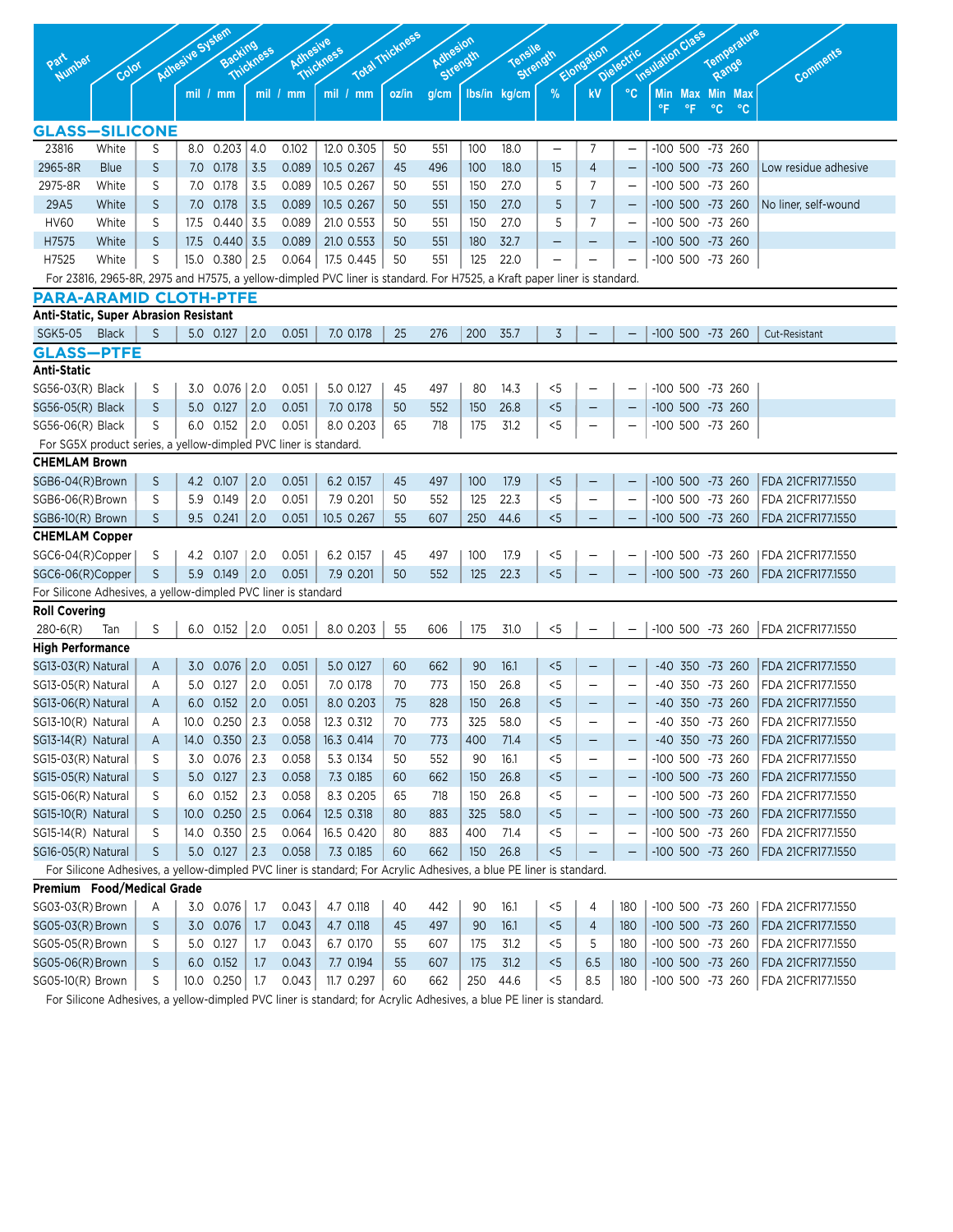### Adhesive Sav<br>
mil / mm

**Adhesive Thickness**

**Total Thickness**

**Backing Thickness**

**mil / mm mil / mm mil / mm oz/in g/cm lbs/in kg/cm Min**

**Tens** Stre **Elongation**

**Diele kV**

**°C**

**Adhesion Strength**

**°F °F °C °C Max Min Max Insul** 

**Temperature Range**

**Comments**

### **GLASS—PTFE**

**Color**

**Part Number**

| Primary              |         |    |     |                   |     |       |            |    |     |     |      |       |                          |   |                            |                   |
|----------------------|---------|----|-----|-------------------|-----|-------|------------|----|-----|-----|------|-------|--------------------------|---|----------------------------|-------------------|
| $SG23-03(R)$         | Natural | A  | 3.0 | 0.076             | 2.0 | 0.051 | 5.0 0.127  | 60 | 662 | 90  | 16.1 | $<$ 5 |                          | — | $-40, 350$<br>$-40$<br>177 | FDA 21CFR177.1550 |
| $SG23-05(R)$ Natural |         | A  | 5.0 | 0.127             | 2.0 | 0.051 | 7.0 0.178  | 70 | 773 | 150 | 26.8 | < 5   | $\overline{\phantom{0}}$ | — | -40 350 -40<br>177         | FDA 21CFR177.1550 |
| $SG23-06(R)$ Natural |         | A  | 6.0 | 0.152             | 2.0 | 0.051 | 8.0 0.188  | 75 | 828 | 150 | 26.8 | < 5   | —                        | — | $-40$ 350 $-40$<br>177     | FDA 21CFR177.1550 |
| SG23-10(R)           | Natural | A  |     | $9.0 \quad 0.250$ | 2.3 | 0.058 | 11.3 0.287 | 70 | 773 | 250 | 44.6 | < 5   |                          | — | -40 350 -40<br>177         | FDA 21CFR177.1550 |
| $SG25-03(R)$ Natural |         | S. | 3.O | 0.076             | 2.3 | 0.058 | 5.3 0.134  | 50 | 552 | 90  | 16.1 | < 5   | -                        | — | $-100$ 500 $-73$ 260       | FDA 21CFR177.1550 |
| $SG25-05(R)$ Natural |         | S. | 5.0 | 0.127             | 2.3 | 0.058 | 7.3 0.185  | 60 | 662 | 150 | 26.8 | < 5   | $\overline{\phantom{0}}$ | — | $-100$ 500 $-73$ 260       | FDA 21CFR177.1550 |
| $SG25-06(R)$ Natural |         | S. | 6.0 | 0.152             | 2.3 | 0.058 | 8.3 0.205  | 65 | 718 | 150 | 26.8 | < 5   | —                        | — | $-100$ 500 $-73$ 260       | FDA 21CFR177.1550 |
| SG25-10(R)           | Natural | S. |     | 9.0 0.229         | 2.5 | 0.064 | 11.5 0.293 | 80 | 883 | 250 | 44.6 | < 5   | $\overline{\phantom{0}}$ | — | -100 500 -73 260           | FDA 21CFR177.1550 |
| $SG26-03(R)$ Natural |         | S. |     | $3.0 \quad 0.076$ | 2.0 | 0.051 | 5.0 0.127  | 45 | 497 | 90  | 16.1 | < 5   | -                        | — | $-100$ 500 $-73$ 260       | FDA 21CFR177.1550 |
| $SG26-05(R)$ Natural |         | S. |     | 5.0 0.127         | 2.0 | 0.051 | 7.0 0.178  | 50 | 552 | 150 | 26.8 | < 5   | $\overline{\phantom{0}}$ | — | $-100$ 500 $-73$ 260       | FDA 21CFR177.1550 |
| $SG26-06(R)$ Natural |         | S. | 6.0 | 0.152             | 2.0 | 0.051 | 8.0 0.188  | 55 | 607 | 150 | 26.8 | < 5   | -                        | — | -73 260<br>500<br>$-100$   | FDA 21CFR177.1550 |
| $SG26-10(R)$         | Natural | S  |     | 9.0 0.229         | 2.0 | 0.051 | 11.0 0.280 | 70 | 773 | 250 | 44.6 | $<$ 5 |                          | — | -100 500 -73 260           | FDA 21CFR177.1550 |

For Silicone Adhesives, a yellow-dimpled PVC liner is standard; For Acrylic Adhesives, a blue PE liner is standard.

| <b>Industrial</b>           |         |                          |     |               |     |       |                                                                                                                     |    |                          |     |      |                          |                          |                          |                          |                                                 |
|-----------------------------|---------|--------------------------|-----|---------------|-----|-------|---------------------------------------------------------------------------------------------------------------------|----|--------------------------|-----|------|--------------------------|--------------------------|--------------------------|--------------------------|-------------------------------------------------|
| $SG33-03(R)$ Natural        |         | A                        | 3.0 | 0.076         | 2.0 | 0.051 | 5.0 0.127                                                                                                           | 60 | 662                      | 75  | 13.4 | $\overline{5}$           | $\qquad \qquad$          | -                        | -40 350 -73 260          | FDA 21CFR177.1550                               |
| $SG35-03(R)$ Natural        |         | S                        | 3.0 | 0.076         | 2.3 | 0.058 | 5.3 0.134                                                                                                           | 50 | 552                      | 75  | 13.4 | < 5                      | $\overline{\phantom{0}}$ | $\overline{\phantom{0}}$ | -100 500 -73 260         | FDA 21CFR177.1550                               |
| $SG35-05(R)$ Natural        |         | S                        | 5.0 | 0.127         | 2.3 | 0.058 | 7.3 0.185                                                                                                           | 60 | 662                      | 160 | 28.6 | < 5                      | —                        | $\qquad \qquad -$        | -100 500 -73 260         | FDA 21CFR177.1550                               |
| SG35-06(R) Natural          |         | S                        | 6.0 | 0.152         | 2.3 | 0.058 | 8.3 0.205                                                                                                           | 65 | 718                      | 275 | 49.1 | < 5                      | $\overline{\phantom{0}}$ | —                        | -100 500 -73 260         | FDA 21CFR177.1550                               |
| SG35-10(R)                  | Natural | S                        | 8.0 | 0.203         | 2.5 | 0.064 | 10.5 0.267                                                                                                          | 80 | 883                      | 275 | 49.1 | < 5                      | —                        |                          | -100 500 -73 260         | FDA 21CFR177.1550                               |
|                             |         |                          |     |               |     |       | For Silicone Adhesives, a yellow-dimpled PVC liner is standard; For Acrylic Adhesives, a blue PE liner is standard. |    |                          |     |      |                          |                          |                          |                          |                                                 |
| A-2005                      | Natural | $\mathcal{S}$            |     | 3.0 0.076 2.5 |     | 0.064 | 5.5 0.140                                                                                                           | 50 | 551                      | 90  | 16.1 | < 5                      |                          |                          | $-100$ 500 $-73$ 260     | FDA 21CFR177.1550                               |
| FOIL-ALUMINUM-PTFE          |         |                          |     |               |     |       |                                                                                                                     |    |                          |     |      |                          |                          |                          |                          |                                                 |
| <b>MD15</b>                 | AI/PTFE | $\mathsf{S}$             | 3.5 | 0.09          | 2.0 | 0.051 | 5.5 0.14                                                                                                            | 60 | 662                      | 20  | 3.6  | < 5                      | —                        | $\qquad \qquad -$        | 500 -73 260<br>$-100$    | FDA 21CFR177.1550                               |
| <b>MDT</b>                  | AI/PTFE | $\overline{\phantom{0}}$ | 3.5 | 0.09          |     |       | 3.5 0.09                                                                                                            | —  | $\overline{\phantom{0}}$ | 20  | 3.6  | < 5                      | —                        | —                        | -100 500 -73 260         | FDA 21CFR177.1550                               |
| <b>FOIL-ALUMINUM</b>        |         |                          |     |               |     |       |                                                                                                                     |    |                          |     |      |                          |                          |                          |                          |                                                 |
| A602                        | Alum.   | S                        | 2.0 | 0.052         | 2.0 | 0.051 | 4.0 0.102                                                                                                           | 60 | 661                      | 20  | 3.6  | 8                        | $\overline{\phantom{0}}$ | $\qquad \qquad -$        | -100 500 -73 260         |                                                 |
| A603                        | Alum.   | А                        | 2.0 | 0.052         | 2.0 | 0.051 | 4.0 0.102                                                                                                           | 55 | 606                      | 20  | 3.6  | 8                        | $\overline{\phantom{0}}$ |                          | $-40$ 250 $-40$<br>121   |                                                 |
| A662                        | Alum.   | A                        | 3.0 | 0.076         | 2.0 | 0.051 | 5.0 0.127                                                                                                           | 65 | 717                      | 45  | 8.0  | 18                       | —                        |                          | $-40$ 250 $-40$<br>121   | UL Guide OANZ2, File E51201, UL510              |
| 26020                       | Alum.   | S                        | 5.0 | 0.127         | 3.0 | 0.076 | 8.0 0.203                                                                                                           | 95 | 991                      | 80  | 14.5 | 10                       | $\overline{\phantom{0}}$ |                          | -100 500 -73 260         |                                                 |
| <b>FOIL-COPPER</b>          |         |                          |     |               |     |       |                                                                                                                     |    |                          |     |      |                          |                          |                          |                          |                                                 |
| C661                        | Copper  | $\overline{A}$           | 1.5 | 0.038         | 2.0 | 0.051 | 3.5 0.089                                                                                                           | 80 | 882                      | 70  | 12.7 | <16                      | —                        | $\qquad \qquad -$        | $-40$ 250 $-40$<br>121   | UL Guide OANZ2, File E51201, UL510              |
| C665                        | Copper  | A                        | 1.5 | 0.038         | 2.0 | 0.051 | 3.5 0.089                                                                                                           | 35 | 386                      | 90  | 16.0 | $\overline{\phantom{0}}$ | $\overline{\phantom{0}}$ | $\overline{\phantom{0}}$ | $-40$ 250 $-40$<br>121   | UL Guide OANZ2, File E51201, UL510              |
| <b>PAPER</b>                |         |                          |     |               |     |       |                                                                                                                     |    |                          |     |      |                          |                          |                          |                          |                                                 |
| C680                        | Natural | <sub>S</sub>             | 4.0 | 0.102         | 2.0 | 0.051 | 6.0 0.152                                                                                                           | 30 | 331                      | 25  | 4.5  | 5                        | $\overline{\phantom{0}}$ | 155                      | $-20$ 310 $-29$<br>154   | Static Dissipative (ESD)                        |
| <b>SILICONE RUBBER SNS®</b> |         |                          |     |               |     |       |                                                                                                                     |    |                          |     |      |                          |                          |                          |                          |                                                 |
| <b>100S</b>                 | Or./Tan | S                        |     |               |     |       |                                                                                                                     | 15 | 165                      |     |      |                          | —                        | 180                      | -100 500 -73 260         | UL File MH12835                                 |
| 200A                        | Or./Tan | А                        |     |               |     |       |                                                                                                                     | 30 | 331                      |     |      | —                        | —                        | 155                      | $-20$ 325 $-29$<br>163   |                                                 |
| 300AR                       | Blue    | A                        |     |               |     |       | SEE "CHART 1 THICKNESS" BELOW                                                                                       | 30 | 331                      |     |      | -                        | $\qquad \qquad -$        | 155                      | $-20$ 325 $-29$<br>163   | Fiberglass Reinforced                           |
| 440S                        | Gray    | S                        |     |               |     |       |                                                                                                                     | 15 | 165                      |     |      | —                        | $\overline{\phantom{0}}$ | 180                      | -100 500 -73 260         |                                                 |
| 440A                        | Grav    | A                        |     |               |     |       |                                                                                                                     | 30 | 331                      |     |      | $\qquad \qquad -$        | -                        | 155                      | $-20$ 325 $-29$<br>163   |                                                 |
| 512AF                       | Gray    | Α                        |     |               |     |       |                                                                                                                     | 30 | 331                      |     |      | -                        | -                        | 155                      | 325 - 29<br>$-20$<br>163 | Backing conforms to UL 94 VO<br>UL File MH12835 |

### **CHART 1 THICKNESS SNS**

|                   | 440A<br>440S | 100S<br>200A<br>300AR | 512AF | Roll<br>Length |
|-------------------|--------------|-----------------------|-------|----------------|
| $1/32$ " (0.79mm) | Χ            |                       |       | 20             |
| $1/16$ " (1.59mm) |              | X                     | X     | 10             |
| 3/32" (2.38mm)    |              | X                     | X     | 10             |
| $1/8$ " (3.18mm)  |              | X                     | X     | 10             |
| 3/16" (4.76mm)    |              | X                     | X     | 5              |
| $1/4$ " (6.35mm)  |              |                       | Χ     | 5              |